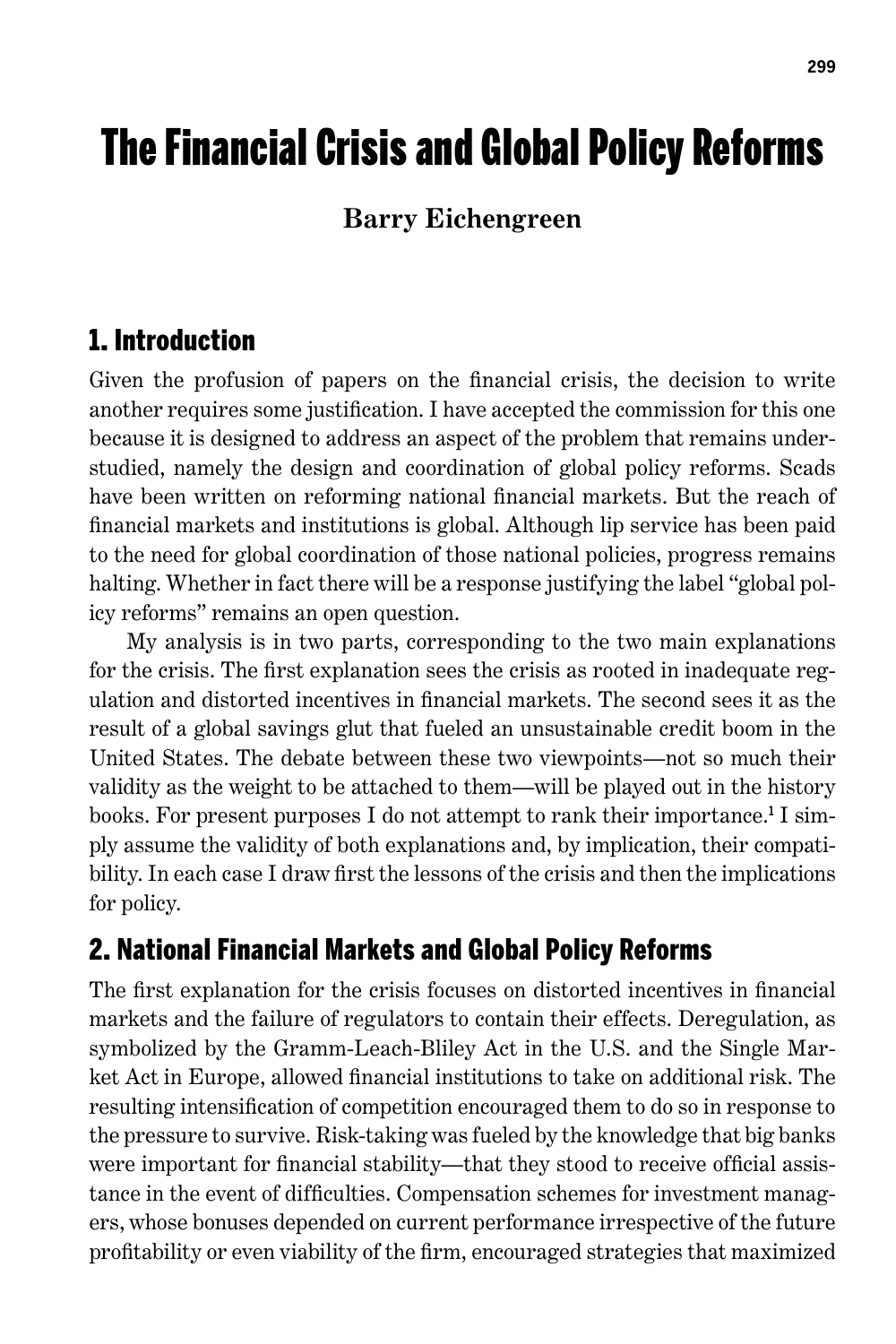short-term returns at the expense of long-term stability. The originate-to-distribute model of securitization allowed firms to neglect the long-term performance of the securities they issued since the originating entity had no skin in the game. Rating agencies, lacking reliable models of delinquency probabilities on subprime mortgages in a down market, failed to warn of the risks. As advisors on structuring securitizations as well as issuers of ratings, they faced conflicts of interest.

Regulators, meanwhile, lacked the resources to keep up with the regulated. They bought into the argument that the banks' internal models provided reliable forecasts of value at risk and that improved ability to diversify, repackage, and otherwise manage risk justified ever-lower capital ratios as necessary to minimize the costs of financial intermediation. The fragmented structure of regulation within and across countries meant that no single regulator possessed a comprehensive picture of the regulated. The fragmentation of regulation also created scope for regulatory arbitrage—for bank and nonbank financial firms to shift risky activities both to more permissive jurisdictions and off-balancesheet, where capital charges could be evaded. 2

## 2.1. Policy Implications

From this diagnosis flows a prescription. First, regulators should require banks to hold more capital. By giving bank shareholders something to lose, capital is a disincentive for excessive risk-taking. It is also a buffer against risks to the balance sheet. Well-capitalized banks are less likely to be driven into insolvency by shocks. They are less likely to lose the public confidence that is critical for the willingness of other market participants to do business with them. They will be better placed to expand their balance sheets when investment opportunities arise.

Against this backdrop it is striking that Tier 1 capital (banks' core capital as defined in the Basel Capital Accord) has been trending steadily downward in the advanced economies in recent decades, reflecting the belief that lower capital requirements reduce the cost of financial services and that banks can safely manage their affairs from a narrow capital base. The result is that Tier 1 capital in the United States has effectively gone negative in every recent recession. The traditional response of regulatory forbearance to allow the banks to earn their way out of this hole becomes less feasible in an era of mark-to-market accounting. Much higher Tier 1 capital requirements are the obvious answer.

At the same time they adjust capital requirements upward, regulators can usefully revise them along a number of additional dimensions. Capital requirements should apply to the consolidated position of the institution whether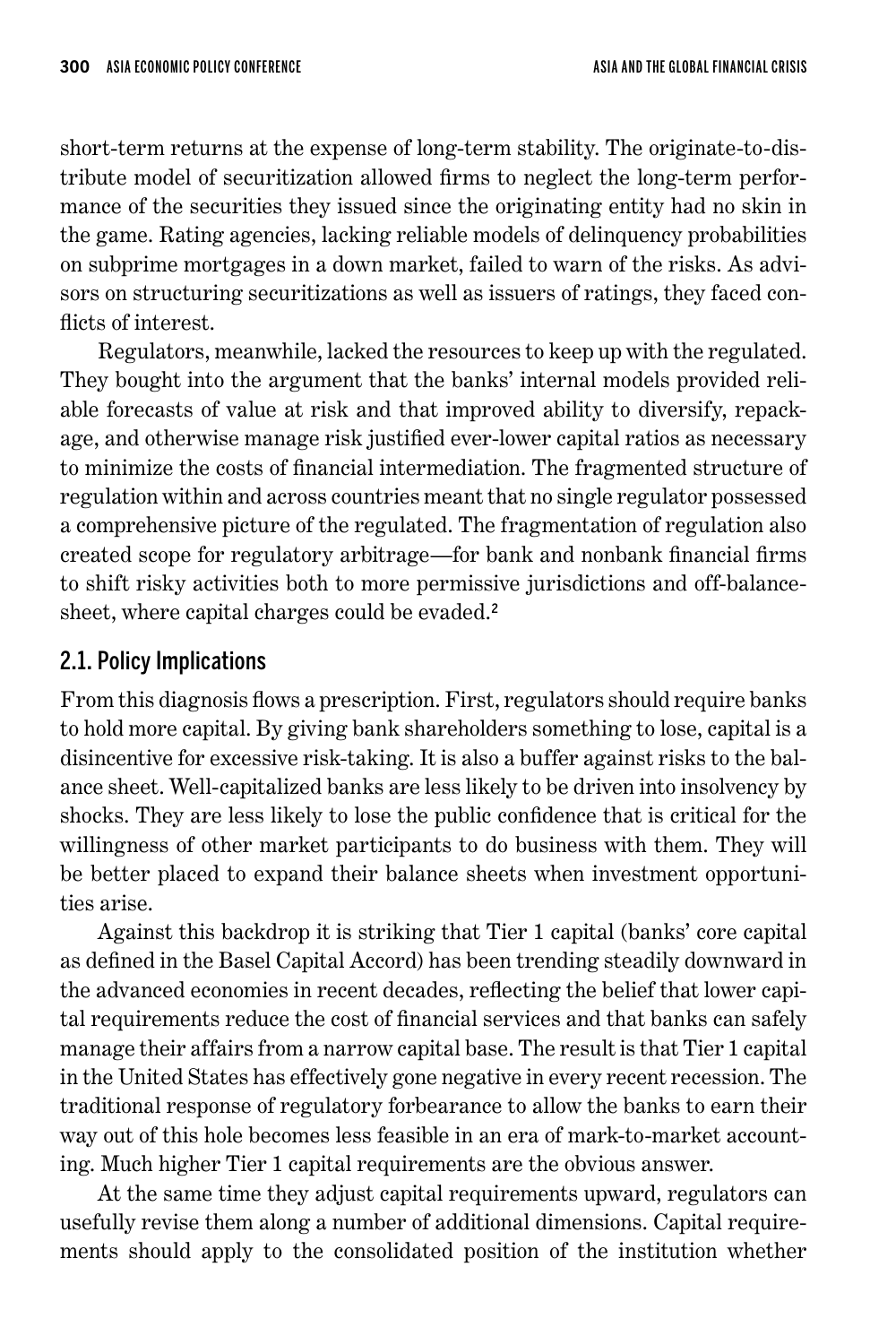investments are held on or off balance sheet. 3 Required capital ratios should be predicated on realistic holding periods. 4 They should reflect not just the volatility of banks' investments but also the volatility of their funding. They should reflect the risk posed by failure of the individual institution to the stability of the financial system; from this flows the conclusion that more capital should be required of big banks and connected banks. Required capital ratios should have a countercyclical influence; they should rise when a bank's balance sheet is expanding, rather than falling because its internal model signals less value at risk or the rating agencies upgrade the securities in its portfolio.

Second, there is the need for a resolution regime for systemically significant nondepository institutions (both banks and nonbanks) to create a third way between government assistance and uncontrolled bankruptcy. A commitment not to extend a bailout will be time-inconsistent in the absence of a resolution regime. Auto companies can keep selling cars even while under bankruptcy protection. 5 But standard bankruptcy procedures are not feasible for financial institutions which require people to believe in their solvency in order to keep funding them. In addition to the confidence problem there is the fact that putting a financial institution through bankruptcy can place derivatives contracts in limbo, resulting in a domino effect destabilizing other institutions as claims are suspended and collateral is frozen. 6

The very fact that the United States has the Federal Deposit Insurance Corporation (FDIC) as an alternative to bankruptcy for banks is an indication that the country needs an equivalent resolution mechanism for bank holding companies. But while we have the FDIC for banks like the old Citibank, we do not have the equivalent for bank holding companies like Citigroup. Bank holding companies in the United States are regular corporations and are therefore subject to regular bankruptcy procedures that lack preemptive provisions.<sup>7</sup> The U.K. similarly has a special resolution regime for deposit banks as of 2009 but not for merchant banks and other nonbank financial institutions. So long as this remains the case, moral hazard will be a problem, and potentially a serious one. 8

A resolution regime for these entities would have the following features. 9 The regulator would be empowered to appoint an administrator. The administrator's powers would include firing the management and board and suspending the voting and other decision rights of the shareholders and unsecured creditors. The administrator could ring-fence specific activities (securities clearing, settlement and custodian activities) and instruments (derivative securities, etc.). He could transfer deposits to another bank, sell assets, and mandate debtfor-equity swaps, and finally break up the institution or order its liquidation.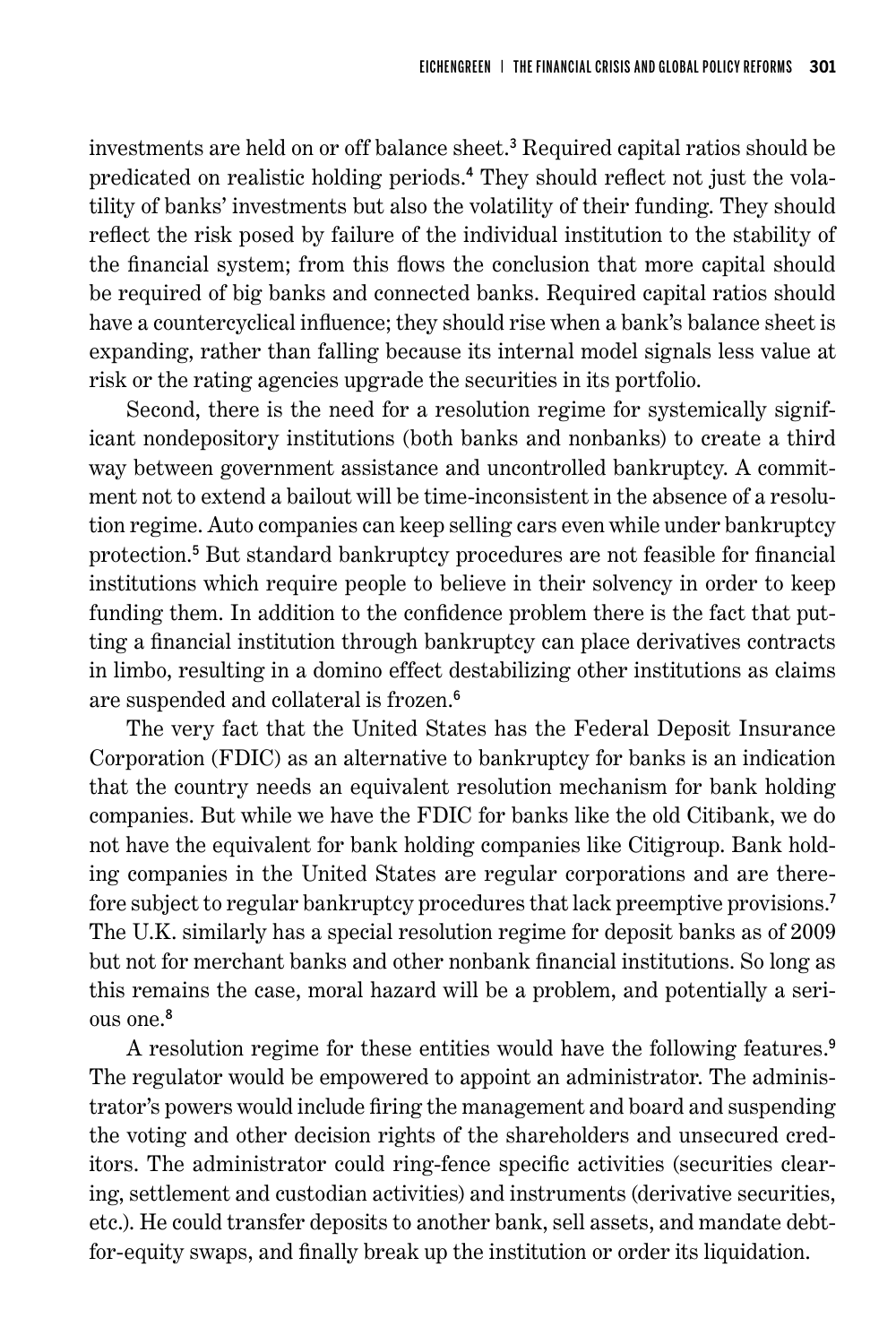Third, supervisors must be provided with the information they need to make informed assessments of risks to stability. This means not starving regulatory agencies of the resources required for information gathering.<sup>10</sup> It means imposing reporting requirements on hedge funds and other nonbank financial institutions of potential systemic significance, requiring them to provide information relevant to the regulator's micro- and macroprudential tasks.<sup>11</sup>

Fourth, regulators should address problems in markets for derivative securities. They should seek to better align the economic interests of originators and investors by requiring the originator of any securitized asset to retain a meaningful portion of the equity or first-loss tranche. This will give the originator a stake in the subsequent performance of the issue. The Treasury blueprint for reforming the U.S. financial system proposes that the originator should be required to hold 5 percent of each issue. <sup>12</sup> It can be argued that 5 percent is not enough—that the originator's skin should be thicker. The Committee on Capital Markets Regulation argues the other way: it warns that such measures may result in greater concentration of risk for financial institutions. <sup>13</sup> But, if so, then they should be accompanied by higher capital requirements. This may make originating such securities more costly, but such is the price of a stable financial system.

Further, regulators should move over-the-counter derivatives transactions into a clearinghouse where there exists a central counterparty. The central counterparty is the single buyer and seller to every other party. It collects margins on every trade and places them in a reserve fund to protect against losses if other parties default. Traders only have to worry about the creditworthiness of this one counterparty. If any single trader goes under, this is unlikely to create the kind of domino effect that resulted from the failure of Lehman Brothers. The central counterparties of some derivative securities (such as interest rate swaps) are already cleared by LCH.Clearnet Group Ltd. Credit default swaps (CDSs) based on indices have been cleared by Intercontinental Exchange's central counterparty service since March 2009. The authorities in the U.S. and Europe have announced the intention of further expanding their use of central counterparties for clearing over-the-counter derivative products. Better still would be to move transactions onto an organized exchange whose members commit their capital jointly and separately to guarantee transactions. 14

Fifth, the compensation practices should be reformed to better align the interests of key decisionmakers and shareholders. Officials are reluctant to interfere in these intimate private sector matters, preferring to leave compensation decisions to the consenting adults involved. But experience suggests that corporate boards do not always have the independence and outside directors do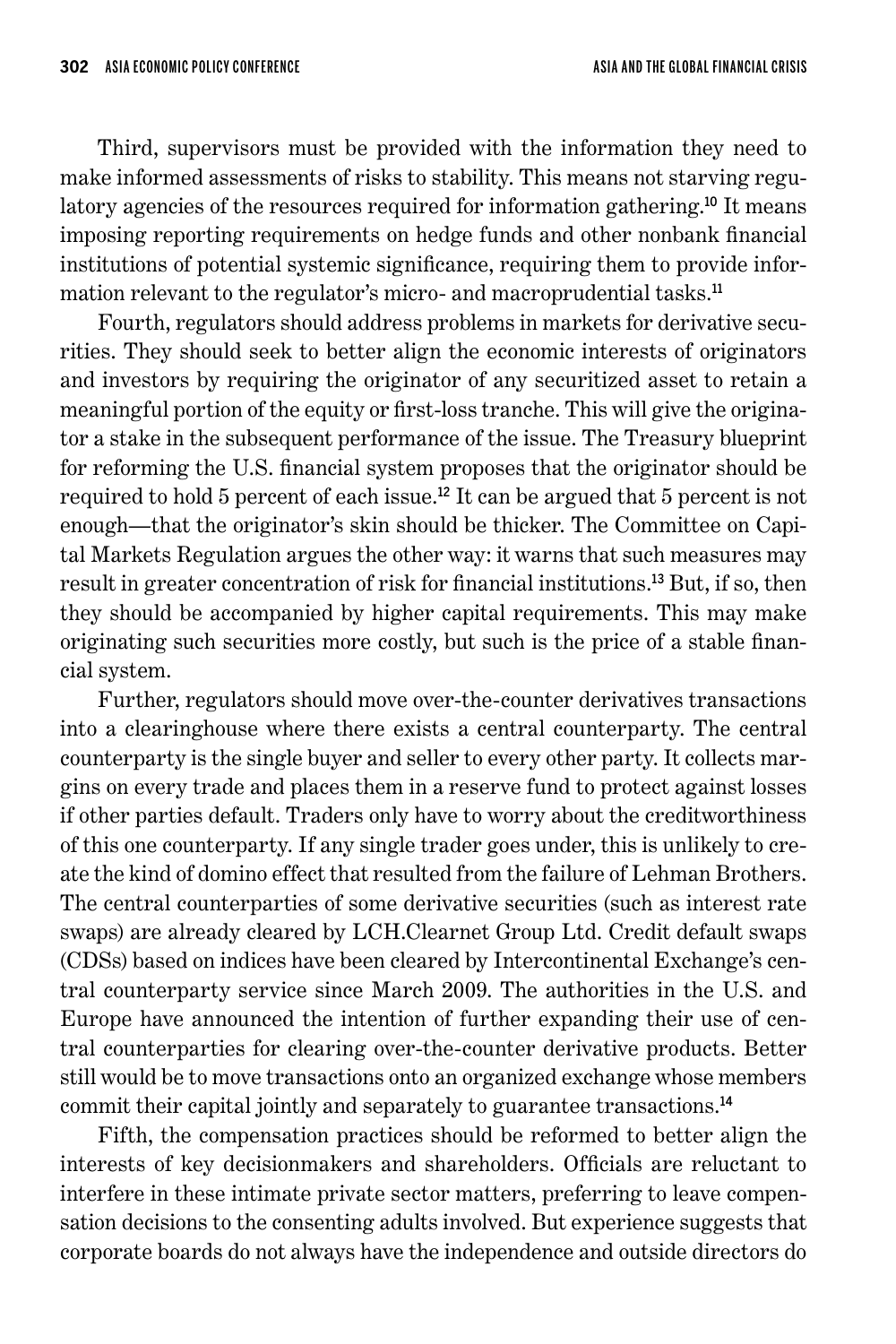not have the information needed to make decisions to appropriately incentivize those they oversee. Bonuses linked to the performance of the trading desk, division, or firm in the most recent year can encourage practices that inflate current returns at the expense of the long-term viability of the firm. A compromise would be to leave decisions regarding overall compensation to the firm but require that bonuses be linked to medium- rather than short-term performance and mandate that they be clawed back in the event of subsequent problems. 15

Sixth and finally, there should be an agency responsible for macroprudential supervision—for the stability of the financial system as opposed to just its constituent parts. <sup>16</sup> In the U.S., the Barack Obama Administration would create a Financial Services Oversight Council chaired by the Treasury (and with its own permanent professional staff) to identify potential risks to systemic stability and give the Fed regulatory power over individual systemically important financial institutions. In the U.K., the Gordon Brown Government proposed vesting the Financial Services Authority, the U.K.'s unified regulator, with this responsibility. The European Union (EU) would create a European Systemic Risk Council made up of individual European central banks and regulators and chaired by the president of the European Central Bank (ECB). 17 Other countries have yet to fully specify how they would organize macroprudential supervision.

## 2.2. Challenges at the National Level

Implementing these principles at the national level is not straightforward. To start, moving to higher capital requirements creates a transition problem. Assuming that there is no appetite for a taxpayer gift to the banks, it implies a long period of subdued lending as banks limit the growth of the denominator of the capital-to-assets ratio. Then there are practical issues of how to reform other dimensions of capital adequacy requirements. While it may be straightforward to index capital adequacy to the size of a financial institution, size really is of concern only insofar as it has implications for systemic stability. Size in and of itself is a poor proxy for the threat to systemic stability posed by the failure of a particular institution; the variables of interest are systemic importance or connectedness. And it is not clear that regulators know how to measure these things. 18

Indexing capital ratios to the cycle may similarly be less than straightforward. Should these be indexed to the growth of GDP or the growth of bank lending? There may be agreement that internal models and commercial credit ratings are weak bases on which to assess the riskiness of a bank's investments for purposes of capital adequacy, but it is not clear what to replace them with.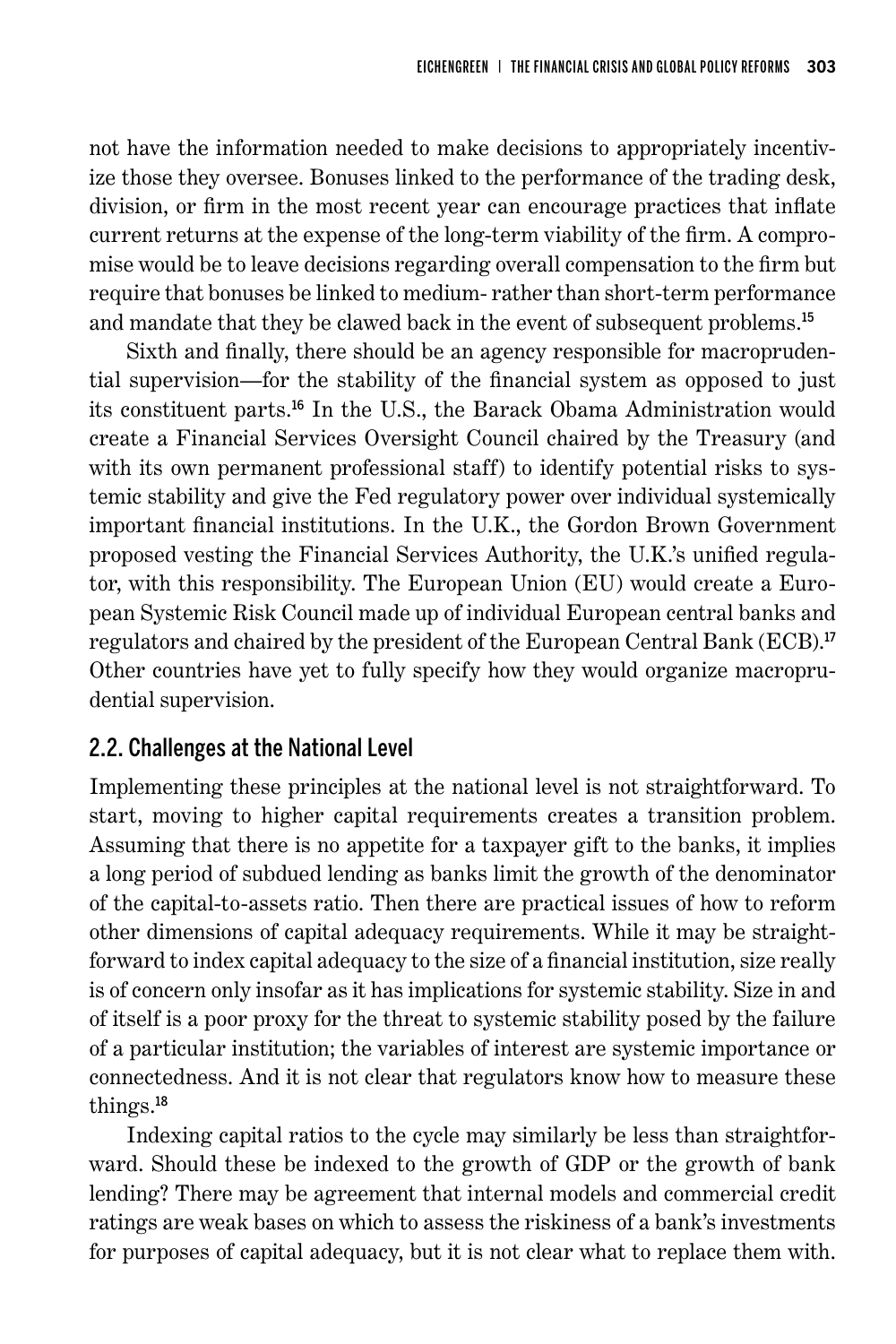The current fashion is to supplement existing measures with a simple leverage ratio (the ratio of capital to unweighted assets). But the latter ignores entirely the correlations between the returns on different assets. It thus implies very different degrees of self-protection for different financial institutions. 19

A special resolution regime will send a clear signal to banks' unsecured creditors that they too are at risk in the event of insolvency—that their claims will be wiped out if the institution is dismantled and that their claims will be liquidated or converted from debt to equity if it is restructured and allowed to continue. But this will make it more difficult for banks to access debt finance precisely when capital is scarce. <sup>20</sup> Then there is the question of to what entities exactly the special resolution regime should apply: insurance companies, hedge funds, finance companies, and credit unions as well as banks, for example?<sup>21</sup> Finally there is the question of who in a fragmented regulatory system activates the special resolution regime. The Insurance Commissioner of the State of New York regulated AIG's investment activities, the Pennsylvania Insurance Department its property and casualty businesses, and the Delaware Insurance Department its life insurance business. Which would be responsible for determining that the company had failed to meet the threshold conditions for financial solvency?<sup>22</sup>

To ensure adequate information on hedge-fund operations, U.S. regulators are moving toward a system where all hedge funds register with the authorities. Under the Treasury's July 15, 2009, proposal, hedge funds, private equity funds, and venture firms with more than \$30 million in assets would be required to register with the Securities and Exchange Commission (SEC) and to report assets, leverage, off-balance-sheet holdings, and other investments on a confidential basis. <sup>23</sup> The SEC would possess power of examination and the right to share this information with other regulators. But the form and content of these "periodic" reports remains to be specified. And the speed with which hedge funds trade raises questions about the timeliness of the information. Information on last week's hedge fund portfolio is at best only marginally more informative than no information at all. 24

Neither is requiring underwriters to retain a portion of any security they issue as straightforward as it may seem. Financial engineers would be quick to identify other securities that are correlated with the issue in question and short them as a way of hedging out the position and its implications for behavior. Long positions in other investments whose returns are negatively correlated with the issue could be used to the same end. It is hard to imagine that requiring the originator to hold onto a fraction of the issue would have much impact on behavior when the entire portfolio was taken into account.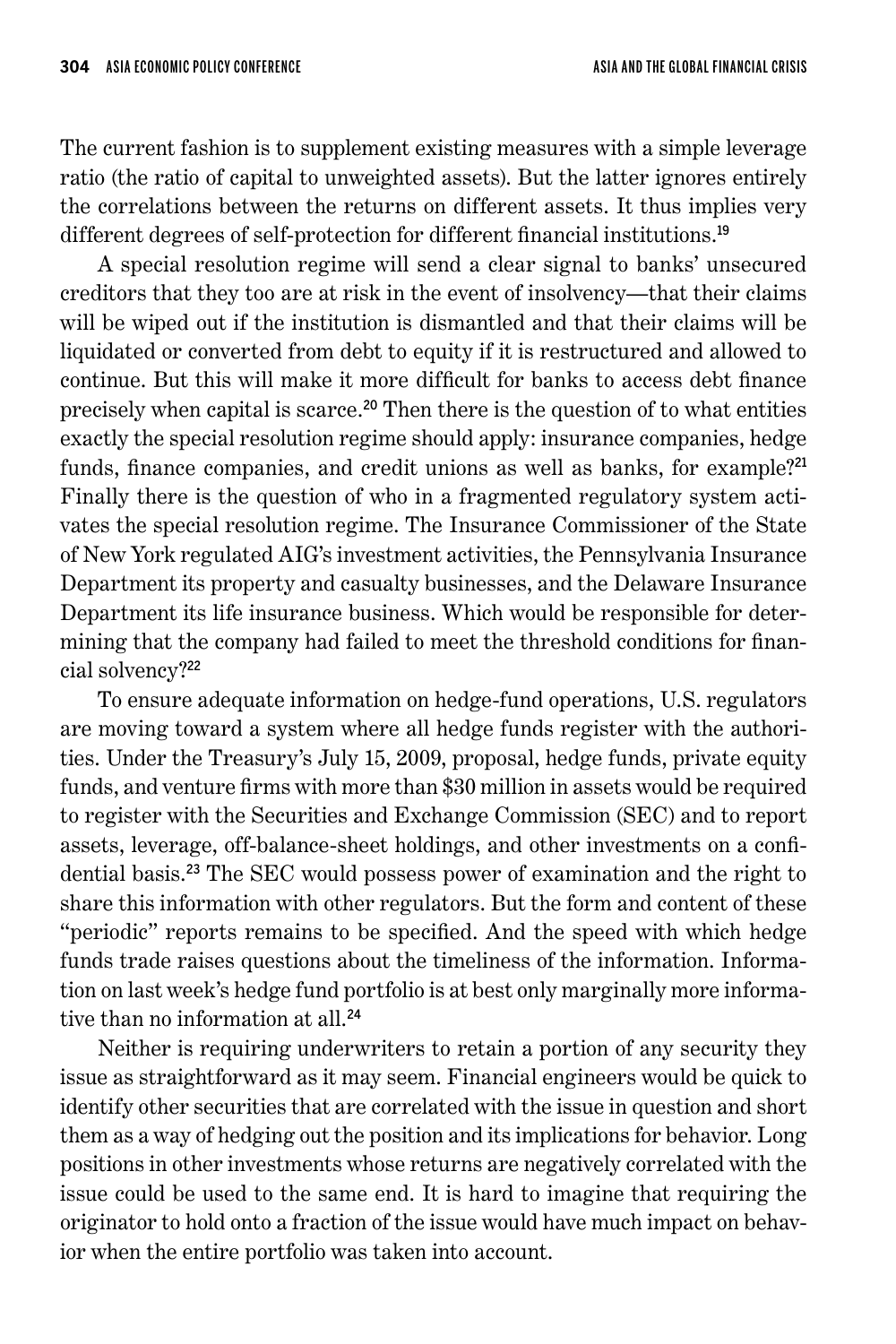And even ignoring the scope for hedging, it is not clear that requiring a bank to hold on to 5 percent of the issue, as proposed by the Obama Administration, would have much impact on its underwriting activities. Investment banks in fact had been forced to warehouse more than 5 percent of the subprime-related securities issued in the late stages of the housing boom, and this did not deter them from originating them as fast as they could. Requiring the underwriter to retain a larger share of the issue might have more substantial effects, but this could result in dangerous portfolio concentrations. <sup>25</sup> And even then, to the extent that underwriting and investment decisions take place in different arms of the financial group, it is not obvious that the exposure of those responsible for the latter will impact the behavior of the former.

Forcing transactions in derivative securities through a clearinghouse or exchange would have costs in terms of instrument diversity, since only a limited number of securities subject to a critical mass of transactions would be feasible for centralized clearing and exchange-based trading. Offering customized contracts for insuring against idiosyncratic risks would become more costly. The central counterparty would also, by definition, be a locus of systemic risk. In the United States, clearinghouses are regulated by the Federal Reserve and the Commodity Futures Trading Commission. For stability purposes they will have to be regulated closely. The question then becomes how to plan for a government rescue of the clearinghouse without distorting the incentives of its operators.

Finally there are questions about the effectiveness of macroprudential oversight. Recall how under the Obama Administration's proposal macroprudential supervision would be the responsibility of a Financial Services Oversight Council chaired by the Treasury while macroprudential regulation of systemically important institutions would be undertaken by the Fed. 26 Making macroprudential supervision the responsibility of a council of regulators is a recipe for endless bickering over the existence of risks, the definition of bubbles, and the assignment of responsibilities. When setting guidelines and identifying risks is the responsibility of one entity but enforcing regulations and otherwise intervening in the operations of systemically important institutions is the responsibility of another, can we be confident of adequate coordination?

The alternative of placing both functions within a single institution eliminates this coordination problem but creates other difficulties. Making the central bank the sole macroprudential supervisor and regulator may create a conflict with its price-stability objective and expose it to unwelcome political scrutiny. But assigning those responsibilities to an independent supervisor may limit information flows to and from the central bank and complicate the lender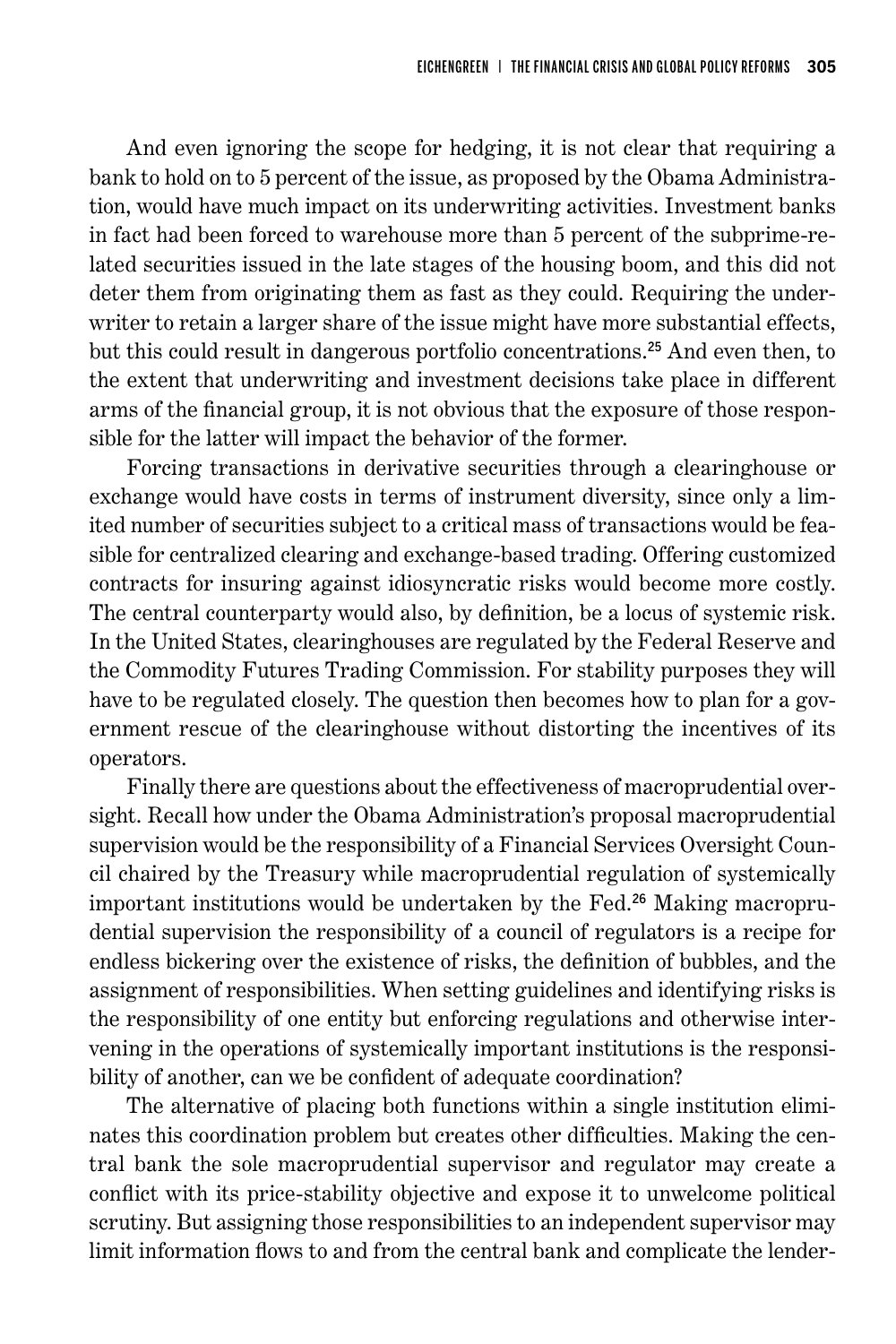of-last-resort function. <sup>27</sup> It is not clear that there is a single optimal solution to this assignment problem or even a clear second best. 28

### 2.3. Challenges at the Global Level

In a world in which human and financial capital are mobile, few of these reforms are likely to be feasible and effective without international cooperation.

This has long been recognized in the case of capital adequacy, given the incentive for individual jurisdictions to impose less-demanding requirements in order to attract business. The Basel process was designed to address this problem, but its track record is less than reassuring. The negotiation of Basel II, now shown to have been deeply deficient, occupied the better part of a decade. Given the recent demonstration of the costs of financial instability, it is clear that we cannot wait another decade for Basel III.

What has been done? The Basel Committee has agreed to increase trading book capital requirements to reflect liquidity as well as default risk. It has pledged to submit proposals by the end of 2009 for countercyclical buffers and provisioning over the cycle. The Financial Stability Board has produced recommendations designed to reduce reliance on cyclical value-at-risk-based capital estimates and to supplement risk-based capital requirements with a leverage ratio. The question is whether these limited steps will be enough.

For capital adequacy there at least exists an established process. Negotiating rules for executive compensation will be harder insofar as there is no established international venue. The Financial Stability Board has agreed on principles for the governance of compensation systems, but the mere existence of principles does not guarantee that anything will be done. <sup>29</sup> Implementation is by national authorities who will be concerned with brain drain and institutional flight.

One approach would be to proceed under existing corporate governance conventions. Compensation rules are properly the domain of corporate boards and compensation committees. The Organisation for Economic Co-operation and Development (OECD) has promulgated principles for sound corporate governance and consulted with its members and civil society on the role of governance failures in the financial crisis. Unfortunately, aside from monitoring the compliance or otherwise of members, it has no way of enforcing its recommendations.

Similarly, in a world where bank holding companies operate globally, an effective resolution regime cannot be organized at the national level. Host supervisors and creditors may discover that all of a group's liquidity is in another jurisdiction, available first to creditors there. In turn this can alter the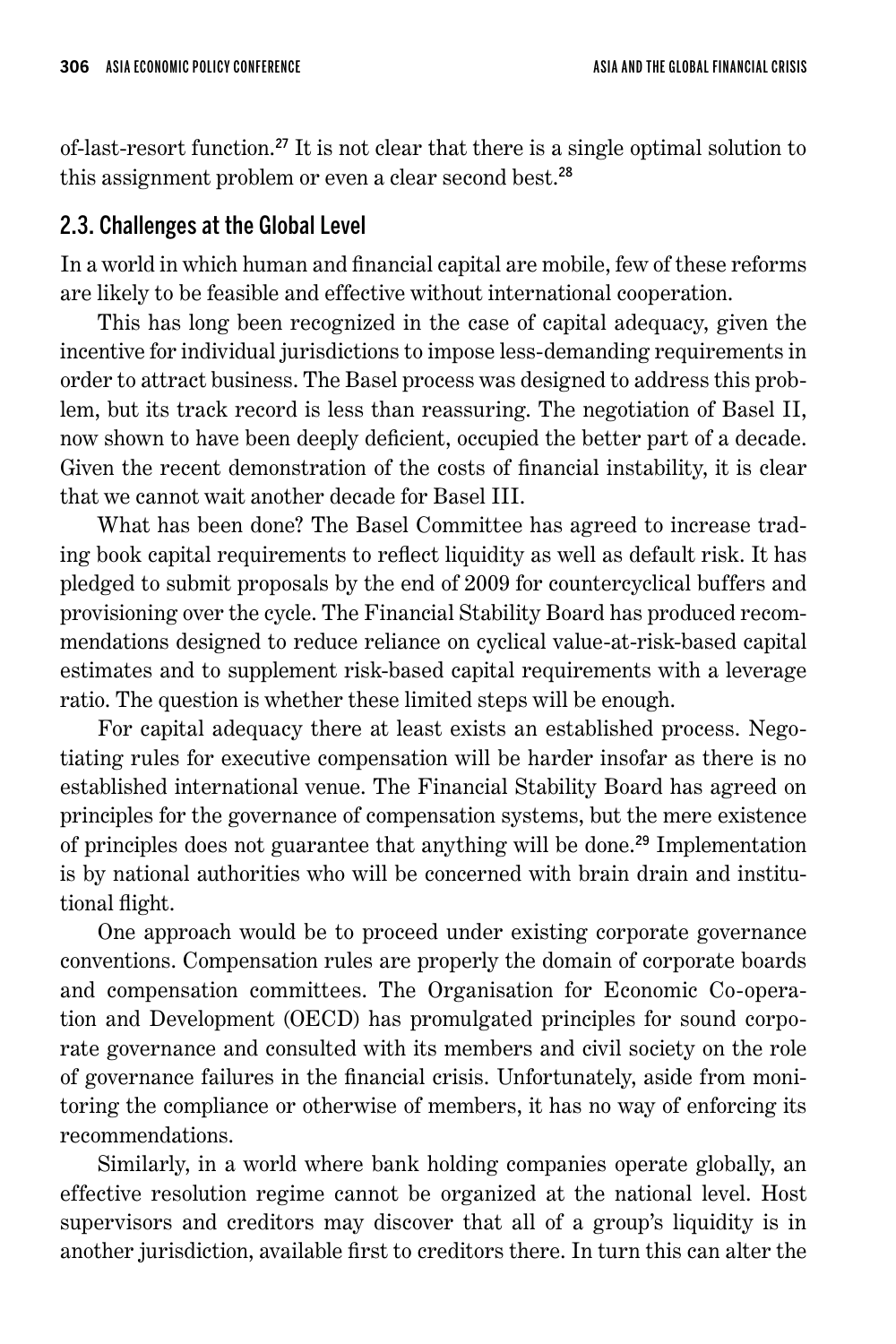incentives for home regulators to be forthcoming in their interactions with host supervisors.

In the case of nonfinancial firms there has been some progress at harmonizing these arrangements. The International Association of Restructuring, Insolvency & Bankruptcy Professionals (INSOL International), Committee J of the International Bar Association, and the United Nations Commission on International Trade Law (UNCITRAL) all have commissioned working papers, organized meetings, and created working groups to encourage informal cooperation, foster the recognition of foreign insolvency proceedings, and promote model legislation. But the harmonization of special resolution arrangements for financial institutions has lagged.

Only in the EU has there been agreement on the adoption of a uniform insolvency law for banks. The Commission's Directive on the reorganization and winding-up of credit institutions introduced a single entity regime in 2001.<sup>30</sup> But even there, difficulties remain. Recall Fortis, the Dutch-Belgian-Luxembourg financial services company hit by the subprime crisis. In the interest of maintaining existing synergies, the Belgian authorities agreed to put up 50 percent of the rescue fund, the Dutch authorities 40 percent, and the Luxembourg authorities 10 percent. But these efforts at cross-border fiscal burden sharing lasted all of a week, after which they collapsed over disputes between the contributors. Rather than saving the baby, the three national authorities chose to dismember it. The Dutch government took 100 percent of the Dutch operations, the Belgian authorities 100 percent of the Belgian operations, and the Luxembourg authorities 100 percent of the Luxembourg operations. So much for synergies. And not even this was straightforward. In June 2009 Fortis Bank Netherlands (owned by the Dutch State) and Fortis Holdings (a Belgian-listed company) ended up in court, litigating which rump unit was responsible for paying preference shareholders. 31

Turning to securities markets, there is the fact that over-the-counter transactions can migrate. Banning them in one jurisdiction may only cause them to move to another. Even heavier capital requirements for institutions with positions in credit default and interest rate swaps may be ineffective when not all jurisdictions cooperate in applying them. The solution presumably is to incorporate such measures into the revised Basel Capital Accord, though this has yet to be done.

Then there are the questions of where to locate clearinghouses and how to avoid unnecessary proliferation. <sup>32</sup> In addition to the two clearinghouses set up in the United States in 2009, five more have been established or proposed in Europe, and it will not be long before more follow in Asia. Netting positive and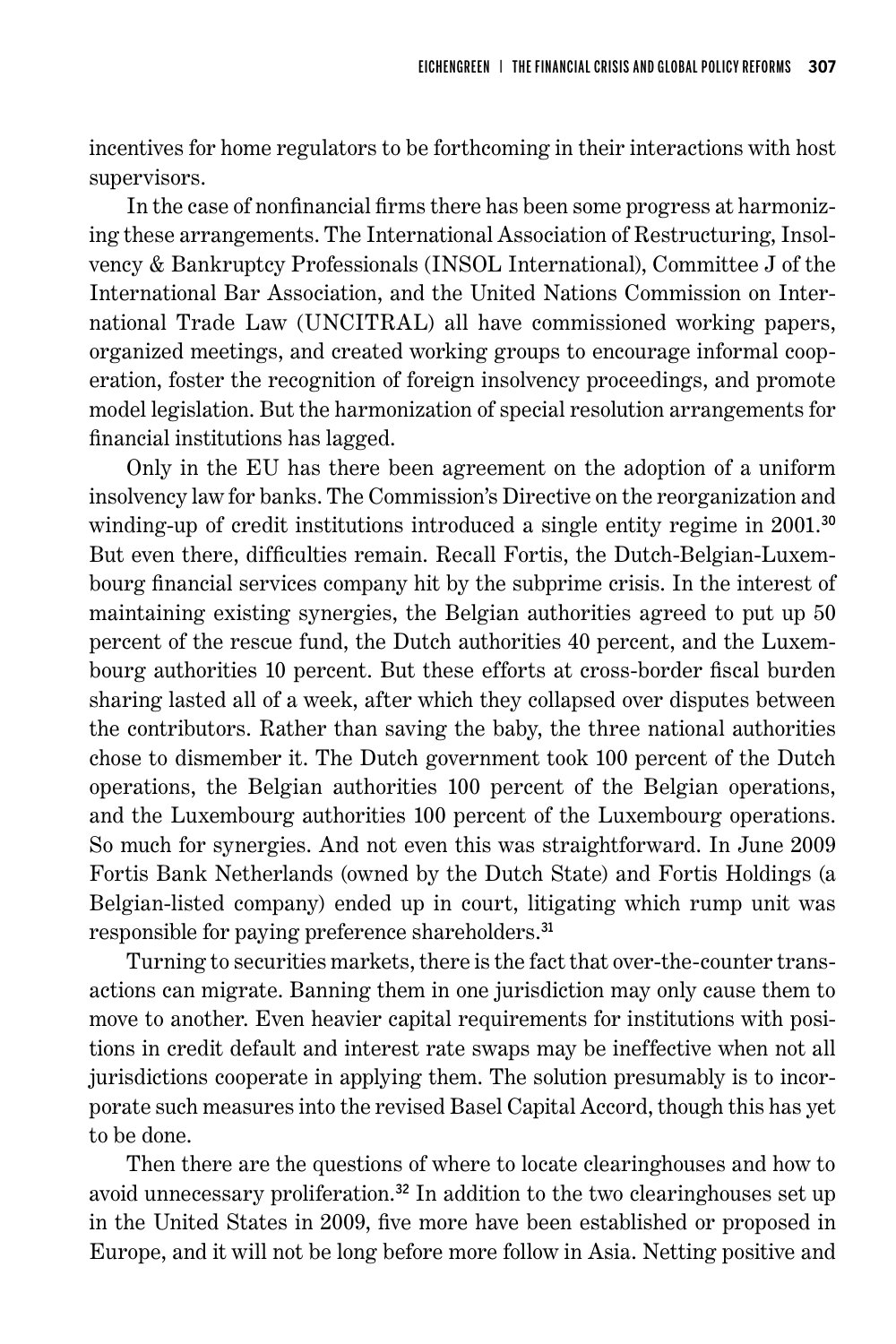negative exposures is difficult if some CDS positions of an individual derivatives dealer are cleared through one clearinghouse while others are cleared through a different clearinghouse.<sup>33</sup> In addition, clearinghouses may be tempted to relax collateral standards and reduce guarantee fund contributions in order to attract business, in which case their stability will be at risk.

One solution is to work on netting across clearinghouses. But this would require strong standardization of contracts and collateral terms—stronger standardization than in current proposals. Another solution would be to agree on the location of one or a small handful of clearinghouses. But not only is this politically difficult, it puts regulation of that global clearinghouse in the hands of a particular set of national authorities who may or may not follow policies congenial to the others. 34

Then there is the question of what to do about the rating agencies. In July 2009 the Obama Administration proposed new legislation under which rating agencies would have to register with the SEC and document their internal controls, due diligence, and rating methodologies. The proposed legislation would also prohibit rating agencies from advising clients whose securities they also rate. The EU has agreed to create a college of supervisors for each rating agency and committed to adopting legislation for a single European supervisor for rating agencies by July 2010. That supervisor will presumably demand action limiting conflicts of interest and otherwise ensuring minimally acceptable practices. But even if the EU moves to a single supervisor, the international community will inevitably be left to rely on a college of supervisors, given resistance at the global level to establishing a single supervisor. Whether U.S., European, Asian, Latin American, and other officials can work together to ensure that the rating agencies adopt sound methodologies and avoid conflicts of interest, while at the same time reducing the dependence of the regulatory regime on the ratings they issue, remains to be seen. 35

Finally there is the question of how to conduct macroprudential supervision at the international level. Financial institutions and markets are international; so too, therefore, must be the macroprudential response. Here again, Europe epitomizes the challenges, given the deep integration of its financial markets. The Commission has endorsed the recommendations of the de Larosiere Group to establish a European Systemic Risk Council (ESRC) for macroprudential supervision to identify risks, sound warnings, and issue guidelines for corrective action. 36 The ESRC will function under the Governing Council of the European System of Central Banks, chaired by the president of the ECB, with the representatives of all 27 EU central banks present along with the presidents of three supervisory bodies: the European Banking Authority, the European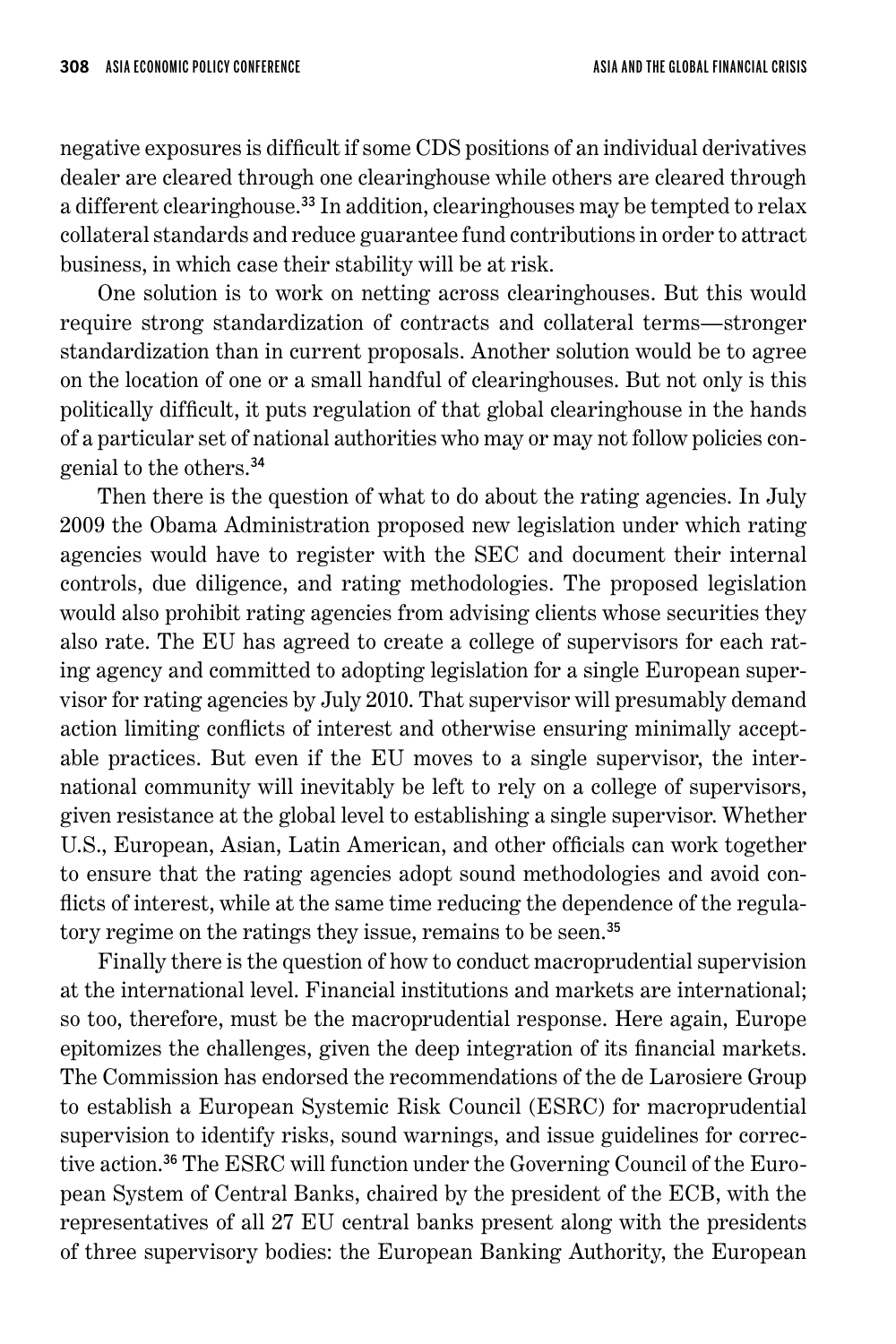Insurance and Occupational Pensions Authority, and the European Securities and Markets Authority. 37

But the ESRC will have no responsibility for regulation, financial supervision, or monetary and fiscal policies, the three key pillars of macroprudential supervision. It will have no ability to change actual policies in these areas, only the ability to communicate its findings to the competent national authorities. As the de Larosiere Report emphasized, binding mechanisms are needed to ensure that the macroprudential findings of these bodies are followed by microprudential supervisors. It is proposed that the ESRC or its constituents could request the Commission to adopt a decision that there has been a "manifest breach" of Community law and thereby require a national supervisory authority to take a specific action in order to come into compliance. In this way the ESRC and the Commission together would have the power to compel corrective action on the part of national authorities—assuming of course that national authorities assign them this power.

What is difficult at the European level is even more difficult globally. The approach that emerged from the G-20 process would put the newly expanded and reconstituted Financial Stability Board in the pilot's seat, with the IMF as copilot. The FSB will set guidelines for and support the establishment of supervisory colleges for systemically important firms, collaborate with the IMF on early warning exercises, and undertake strategic reviews of the policy work of international standard-setting bodies. It will do so by establishing Standing Committees on Vulnerabilities Assessment, on Regulatory and Supervisory Cooperation, and on Standards Implementation and by expanding its secretariat. As I read it, the idea is that the IMF would report its findings on financial stability risks to the FSB. The FSB would then identify "enhancements" to regulatory frameworks to mitigate risks and communicate these to the relevant national authorities. But it would not have enforcement powers.

Then again, creating a global macroprudential supervisor with enforcement powers may not be as infeasible as commonly believed. Imagine creating a World Financial Organization (WFO) analogous to the already existing World Trade Organization (WTO). 38 In the same way that the WTO establishes principles for trade policy (nondiscrimination, reciprocity, transparency, binding and enforceable commitments) without specifying outcomes, the WFO would establish principles for prudential supervision (capital and liquidity requirements, limits on portfolio concentrations and connected lending, and adequacy of risk measurement systems and internal controls) without prescribing the structure of regulation in detail. <sup>39</sup> The WFO would define obligations for its members; the latter would be obliged to meet international standards for supervision and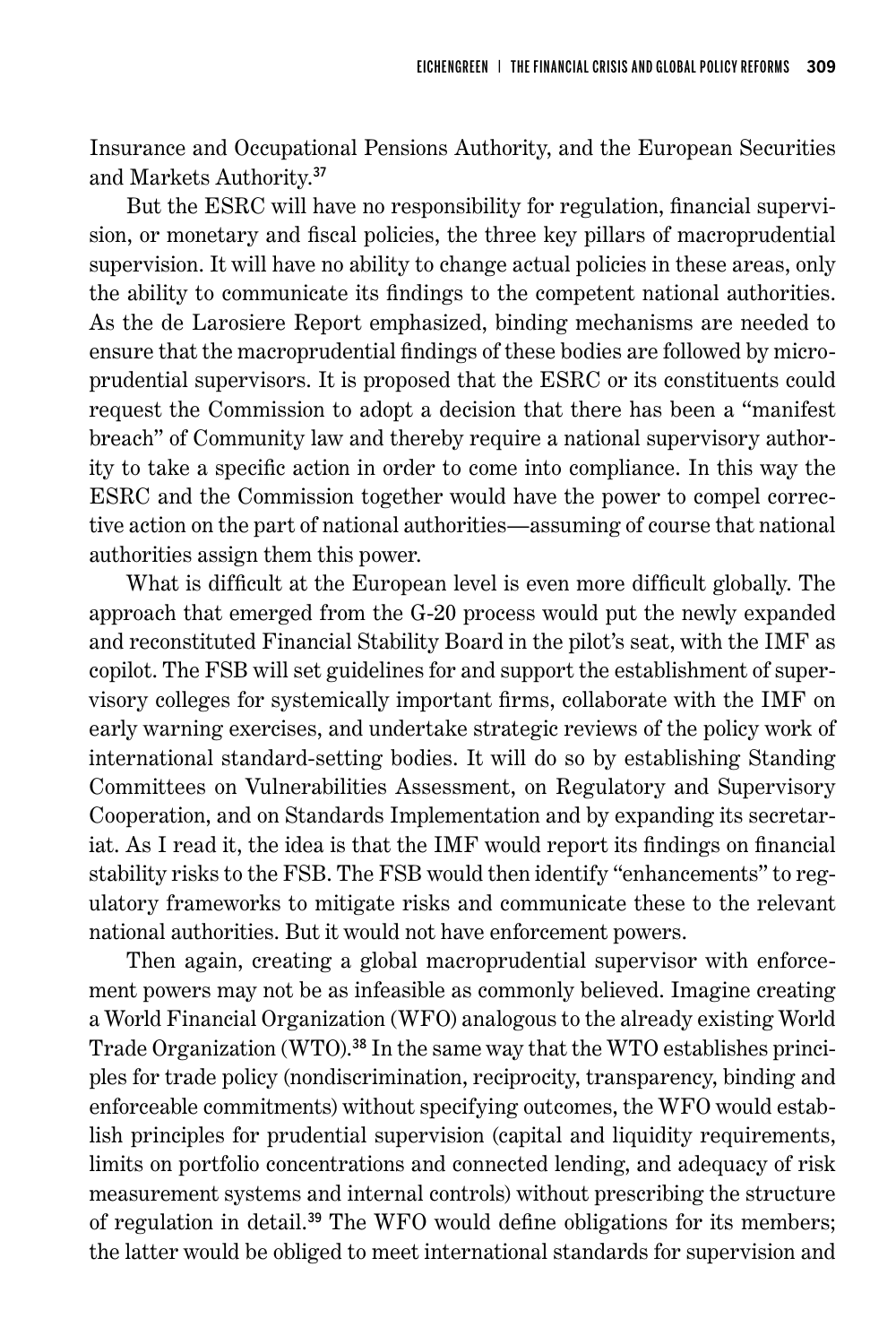regulation of their financial markets and institutions. Membership would be obligatory for all countries seeking freedom of access to foreign markets for domestically chartered financial institutions. The WFO would appoint independent panels of experts to determine whether countries were in compliance with their obligations. Importantly, it would authorize sanctions against countries that failed to comply. Other members would be within their rights to restrict the ability of banks and nonbank financial institutions chartered in the offending country to do business in their markets. This would provide a real incentive to comply.

It will be objected that national governments will never let an international organization dictate their regulatory policies. The rebuttal is that the WFO would not dictate. The specifics of implementation would be left to the individual country. Members would be able to tailor supervision and regulation to the particulars of their financial markets. But those regulatory specifics would have to comply with the broad principles set down in the WFO charter and associated obligations.

We already do the equivalent for trade. Dispute settlement panels already determine whether, inter alia, U.S. tariffs on timber imports from Canada are in compliance with the U.S. WTO obligations. If not, we have the choice of whether to change those laws or face sanctions and retaliation. If the U.S. and other countries accept this in the case of trade, why should they not accept it for finance?

## 3. Global Imbalances and Global Policy Reforms

The other view of the crisis focuses on global imbalances. The run-up in asset prices and associated financial excesses in this view derived from the combination of accommodative policy in the United States and large capital inflows from emerging Asia and petroleum-producing countries. China's current account surplus rose from less than 2 percent of GDP early in the decade to a whopping 11 percent in 2007. Under other circumstances such large surpluses resulting in foreign-asset accumulation would have led to real exchange rate appreciation through some combination of nominal appreciation and inflation. But China sterilized the asset accumulation, squirreling it in international reserves held largely in U.S. Treasury and agency securities. Moreover, while China's reserves grew rapidly it was not alone; India, South Korea, and Taiwan, among others, also saw very sharp increases in reserves. Oil-exporting countries also ran large current account surpluses and accumulated considerable quantities of reserves after 2000. Russia's reserves rose from negligible levels at the beginning of the decade to nearly \$150 billion at the end of 2007. More generally, there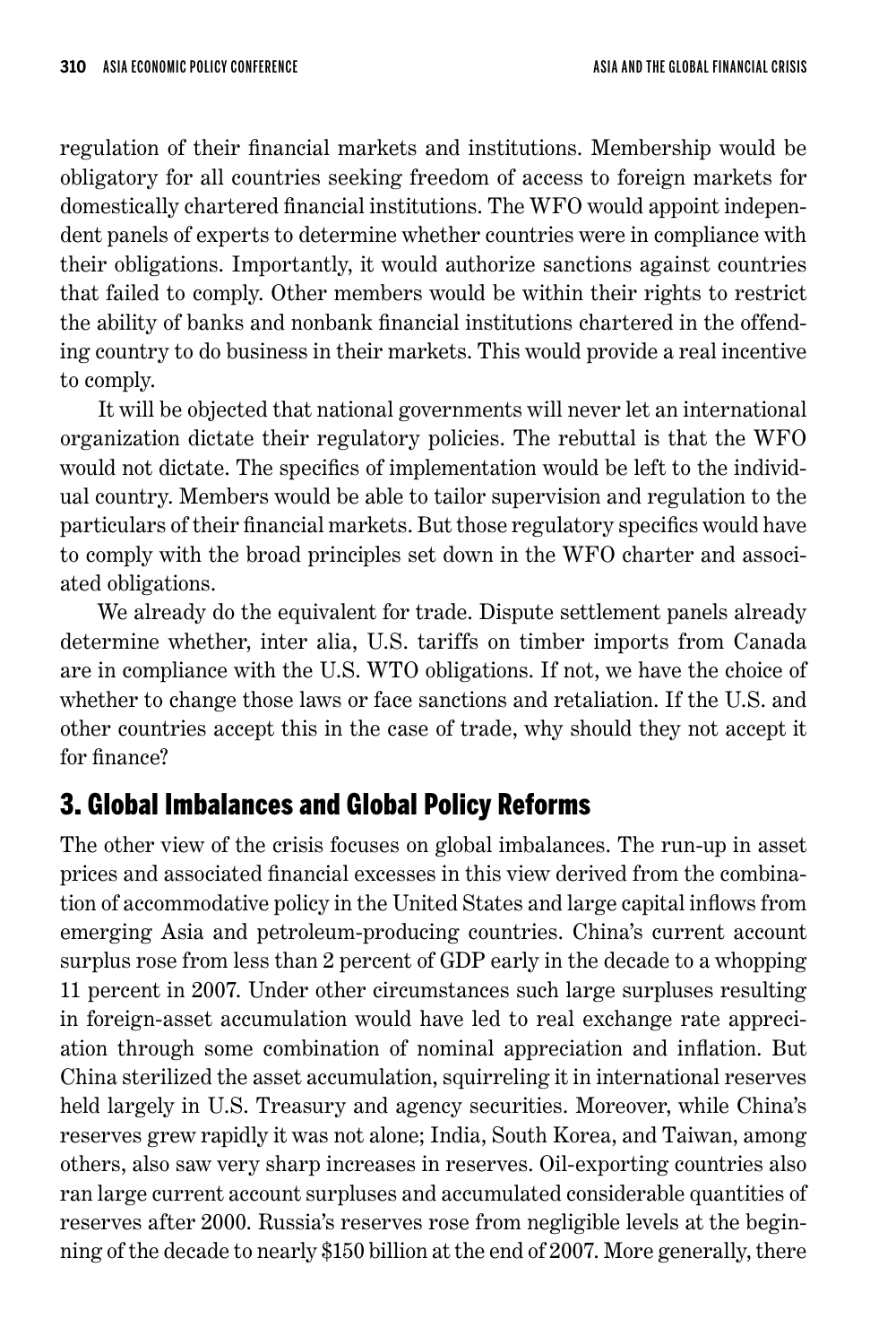were large petrodollar flows from the Persian Gulf states, Russia, Nigeria, and Venezuela toward the United States and other advanced country markets.

While China, the rest of emerging Asia, and the oil exporters all had rising national savings after the turn of the century, their national investment rates also rose. But those increases were inadequate to absorb the growing pool of savings. Investment rates in China were in fact extraordinarily high by international standards, and it is not clear that the country could have deepened its capital stock even more rapidly without significant inefficiencies. <sup>40</sup> Other emerging Asia countries had maintained higher gross investment rates and kept their aggregate current accounts broadly in balance prior to the financial crisis of 1997–98, but some of this investment had been inefficient: it reflected directedcredit policies of governments resisting the inevitable deceleration from the high-growth period and empire building by highly leveraged family-owned conglomerates. These problems were corrected, at least in part, following the crisis. Investment rates in emerging Asia excluding China recovered from their post-crisis lows after the turn of the century but never rescaled the inefficiently high levels of 1993–96. The oil exporters saw modest increases in their investment rates in 2000 and 2006–07, but not on the scale needed to absorb their rapidly deepening pool of saving. 41

All this money had to go somewhere, and much of it flowed to the United States. One estimate (Warnock and Warnock 2006) suggests that U.S. Treasury rates were 100 basis points lower than they would have been in the absence of foreign inflows. The Fed raised short-term rates from 1 to 5.25 percent between mid-2004 and mid-2006, but the yield on 10-year Treasuries actually fell over the period. <sup>42</sup> This was Chairman Alan Greenspan's "bond market conundrum," which his successor and others ascribed to the so-called "global savings glut." Low real interest rates on 10-year Treasuries pushed capital into other assets. The consequent higher home and stock market valuations had positive wealth effects on spending. Measured household savings in the U.S. fell from approximately 10 percent of disposable income in the first half of the 1980s and 7 percent in the early 1990s to close to zero in 2005–07. 43

Spending was further encouraged by U.S. monetary and fiscal policies. While the Fed raised short-term interest rates in 2004–06, it started from exceptionally low levels, reflecting the low rates put in place in response to 9/11 and the 2002–03 deflation scare. It hesitated to normalize too fast for fear of choking off the expansion. The federal funds rate was consistently below Taylor rule levels between 2002 and 2007. 44 Fiscal policy operated in the same direction. The most reliable way of preventing overheating and discouraging capital inflows is of course by tightening fiscal policy. 45 And, after a long period of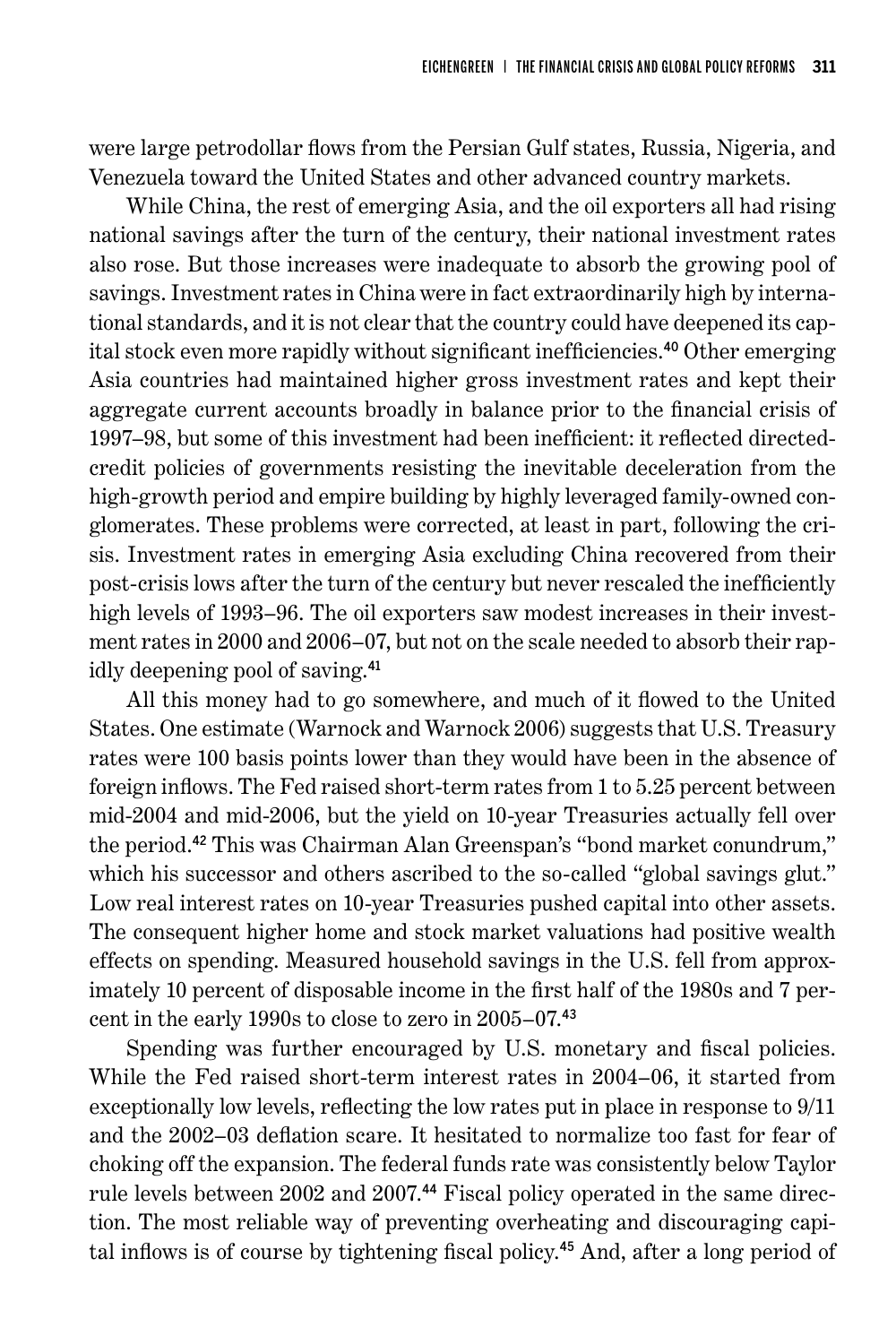deficits, net borrowing by the U.S. public sector had actually gone negative in 1998–2000. 46 But public-sector borrowing resumed in late 2001 with the recession and the George W. Bush Administration tax cuts. Public-sector net borrowing in fact exceeded net borrowing by households in most quarters between the beginning of 2002 and the end of 2007.

The effect of all of this was that the U.S. current account deficit reached 6 percent of GDP in 2006. <sup>47</sup> Slightly more convoluted is the link to the particular constellation of financial weaknesses that culminated in the crisis. The story as typically told goes like this. 48 Low yields on 10-year Treasuries encouraged money to flow into higher-yielding assets backed by, inter alia, residential mortgages. Mortgage originations as a share of total mortgage debt outstanding thus rose from 6 percent in 1985–2000 to 10 percent in 2001–06. To meet the demand for mortgage-backed securities, lending standards for residential mortgages were relaxed. Agency problems between mortgage brokers who originated the loans, financial institutions who packaged and distributed them, and investors who purchased them allowed this problem to go uncorrected. 49 The income streams associated with those mortgages were then sliced, diced, repackaged, and insured to render them compatible with the covenants and capital requirements of institutional investors.

A variety of feedbacks amplified these dynamics. Lower lending standards and easy mortgage finance pushed housing prices even higher, which encouraged further reductions in standards by lenders impressed by the increase in the value of real estate collateral. The increase in mortgage activity encouraged entry by brokers and squeezed margins, further aggravating agency problems at origination. Higher asset prices encouraged larger flows into U.S. financial markets from domestic and foreign investors convinced that past performance was a guide to future returns. Higher asset prices also meant more revenues for state and local governments that depend on capital gains and property taxes, respectively, for much of their income; these ramped up their spending accordingly. All these were typical responses to a surge of capital inflows. The only difference from earlier capital flow bonanzas was that this time the country on the receiving end was the United States.

Starting in 2007 these same feedbacks shifted into reverse. Private foreign demand for additional U.S. portfolio investments disappeared in the early part of 2007. The result was a weaker dollar and tighter U.S. financial conditions. U.S. housing prices, having reached historically high levels, had already been in decline since the summer of 2006, causing delinquencies, starting in the subprime segment of the market, to rise sharply. <sup>50</sup> This created problems for debt securities backed by claims on pools of mortgages and, in turn, for institutions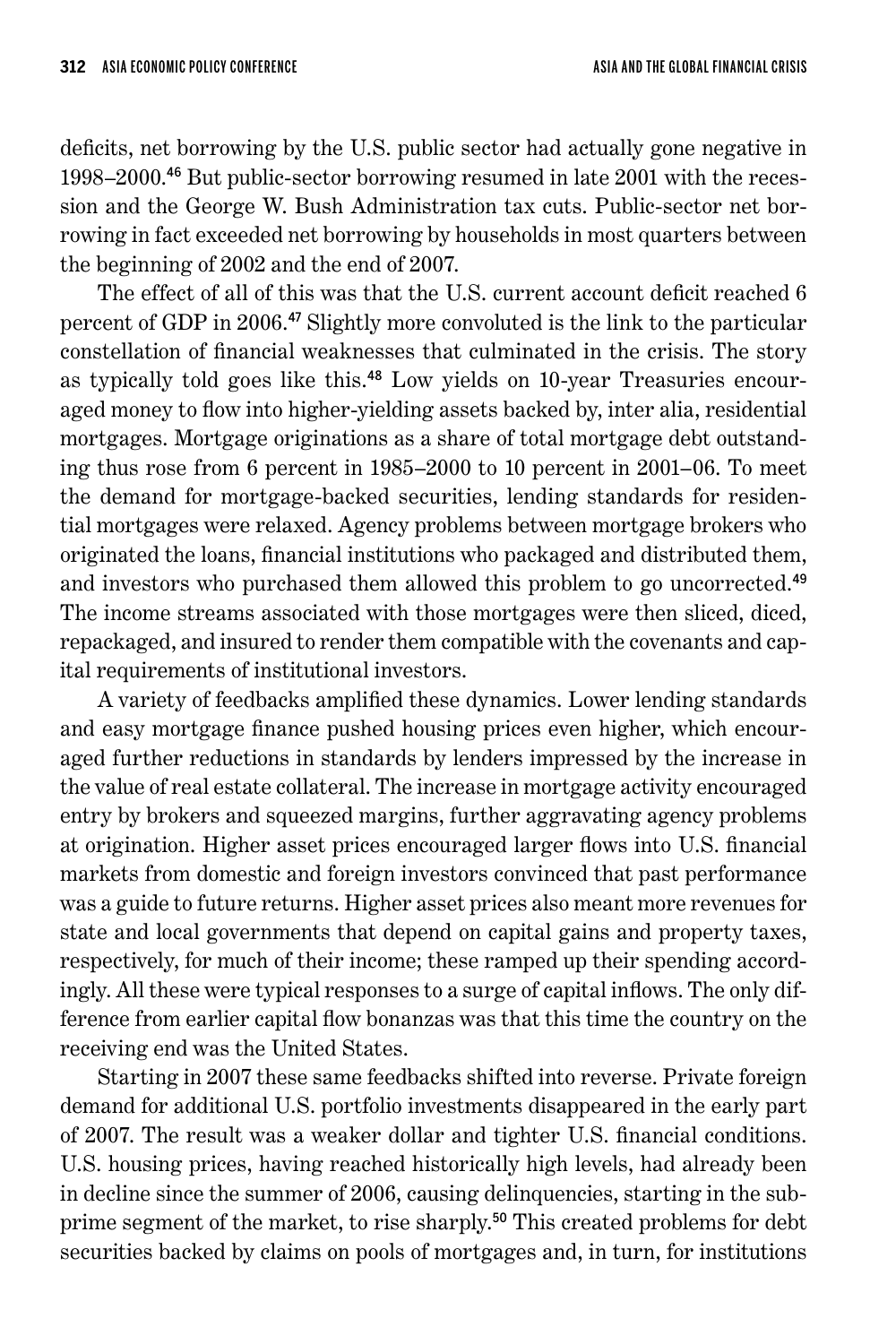like American Home Mortgage Investment Corporation, BNP Paribas, and Countrywide Credit heavily involved with them. They had to sell other assets in order to square their books, raise liquidity, and meet shareholder redemptions. The more highly leveraged the institution, the more extensive the resulting fire sales. Because the U.S. economy as a whole and its financial sector in particular had become more leveraged during the expansion, deleveraging now was dramatic. Banks, under balance sheet stress and seeing the value of collateral eroding, raised lending standards, putting further downward pressure on housing prices. <sup>51</sup> Private foreign investors who had previously bought U.S. financial assets with wild abandon now withdrew from the market. The story of the crisis can be told more colorfully and in more detail. But from the point of view of our second explanation emphasizing global imbalances, this was the essence of the matter.

#### 3.1. Policy Implications

From this diagnosis again flows a prescription for policy responses. As in the first half of the paper, I highlight six.

First, monetary policy makers must worry about imbalances even in the absence of inflation. The first half of the present decade was notable for the absence of overt inflation in the United States. But even if low interest rates did not spur commodity price inflation, they fed asset price inflation through the various channels enumerated above. They encouraged the financial excesses that set the stage for the crisis. It follows from their commitment to the maintenance of macroeconomic stability that monetary policy makers should lean against unsustainable asset as well as commodity price developments. Regulation alone, no matter how comprehensively reformed, cannot be relied on to prevent unsustainable asset market conditions or to fully contain their consequences. The textbook view of inflation targeting in which asset market developments matter only insofar as they convey information about prospective future commodity price inflation should be abandoned or at least modified to admit an independent role for asset market conditions.

Second, policymakers in the U.S. and elsewhere should attend to the procyclical bias in fiscal policy. The budget deficit and net borrowing by the public sector were allowed to explode in 2003–06 precisely when the U.S. economy was growing strongly and the current account deficit was widening. These were years when the economy did not need a shot in the arm from deficit spending. Fiscal policy makers would have done better to keep their powder dry. Better still would have been to have taken the same advice that they regularly doled out to emerging markets—that tightening fiscal policy is the best way of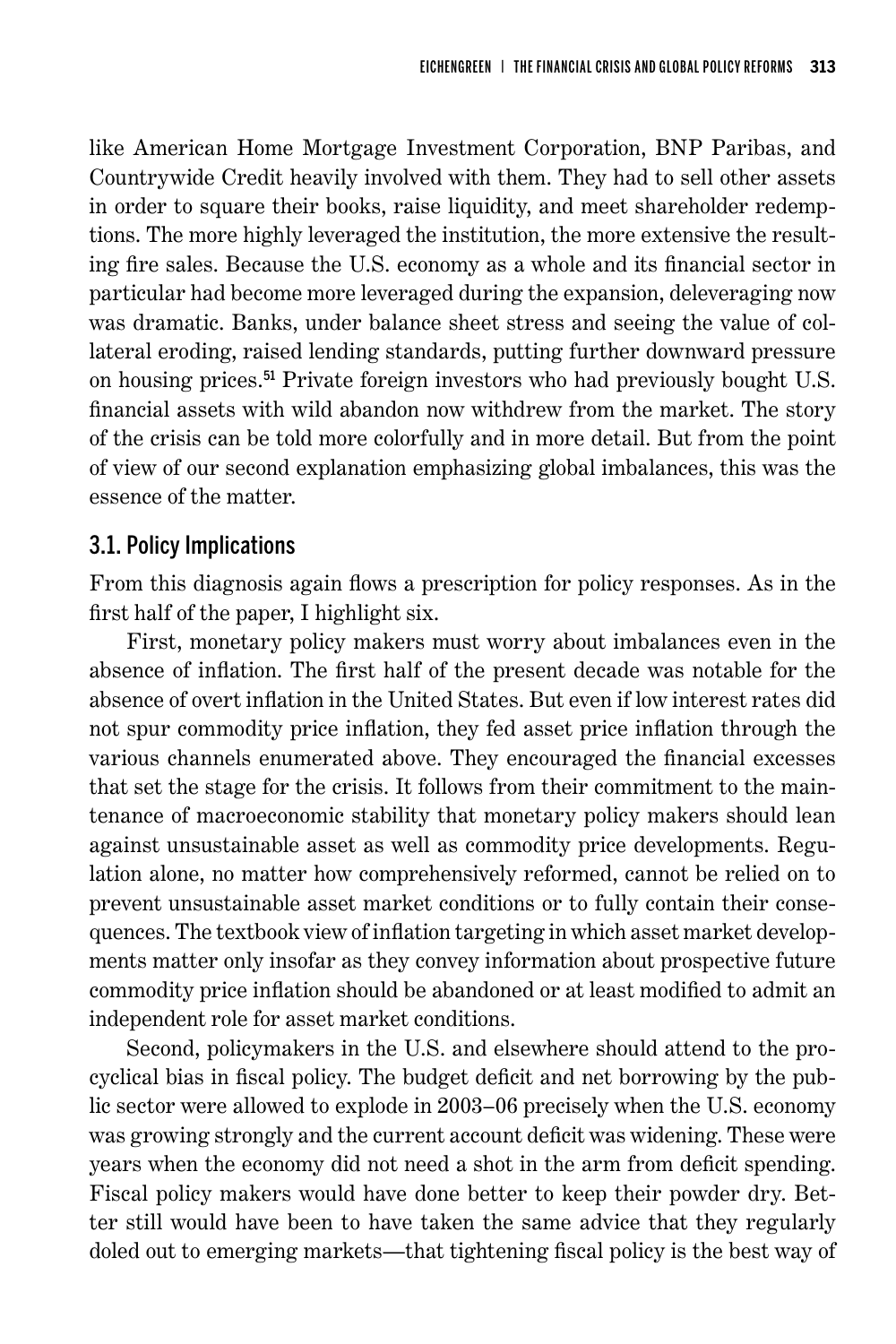moderating the impact of large capital inflows and, indeed, of moderating those inflows themselves.

Third, a large current account deficit cannot be regarded as benign even by a country like the United States that borrows in its own currency. Foreign finance for the current account can dry up abruptly. The U.S. has not felt the full effects this time, foreign central banks having stepped in to replace much of the foreign private investment that evaporated, but it may not be so lucky next time. <sup>52</sup> A current account deficit that cannot be financed will necessarily be compressed; unlike other deficits, it cannot then be financed at home. Such compression in turn requires a change in relative prices, including in the exchange rate, which can catch investors wrong-footed. It can also precipitate a recession if it takes time to shift resources between the production of nontraded and traded goods. The same arguments leading to the conclusion that monetary and fiscal policy makers cannot afford to disregard asset market developments similarly suggest that they cannot afford to disregard the current account.

Fourth, countries equally cannot regard large current account surpluses with equanimity. If someone else's current account deficit puts financial stability at risk, so too by implication does your surplus, since the former is not possible without the latter. Countries where domestic saving exceeds domestic investment by a large margin have tools with which to boost spending, from increasing public spending directly to easing credit terms for household and corporate spending.

Fifth, relative prices must adjust to accommodate these changes in the pattern of demand. Insofar as the residents of each country exhibit home bias in consumption, the relative price of home goods will have to rise in the surplus country and fall in the deficit country. Ruling out deflation—which policymakers in the deficit country will work hard to avoid—this adjustment will have to occur through some combination of inflation and currency appreciation in the surplus country. For well-known reasons, currency appreciation is the preferable alternative.

Sixth, reserve accumulation will have to be less insofar as surplus countries encourage domestic absorption and see their real exchange rates appreciate in response. Such countries will have to seek other ways of insuring themselves against shocks.

It is worth asking how history would have differed had these recommendations been adopted at the beginning of the decade. U.S. monetary and fiscal policies would have been tighter. <sup>53</sup> Chinese and more generally Asian fiscal policies would have been looser. Global imbalances would have been less. Less accommodating monetary policy and less capital inflow would have dampened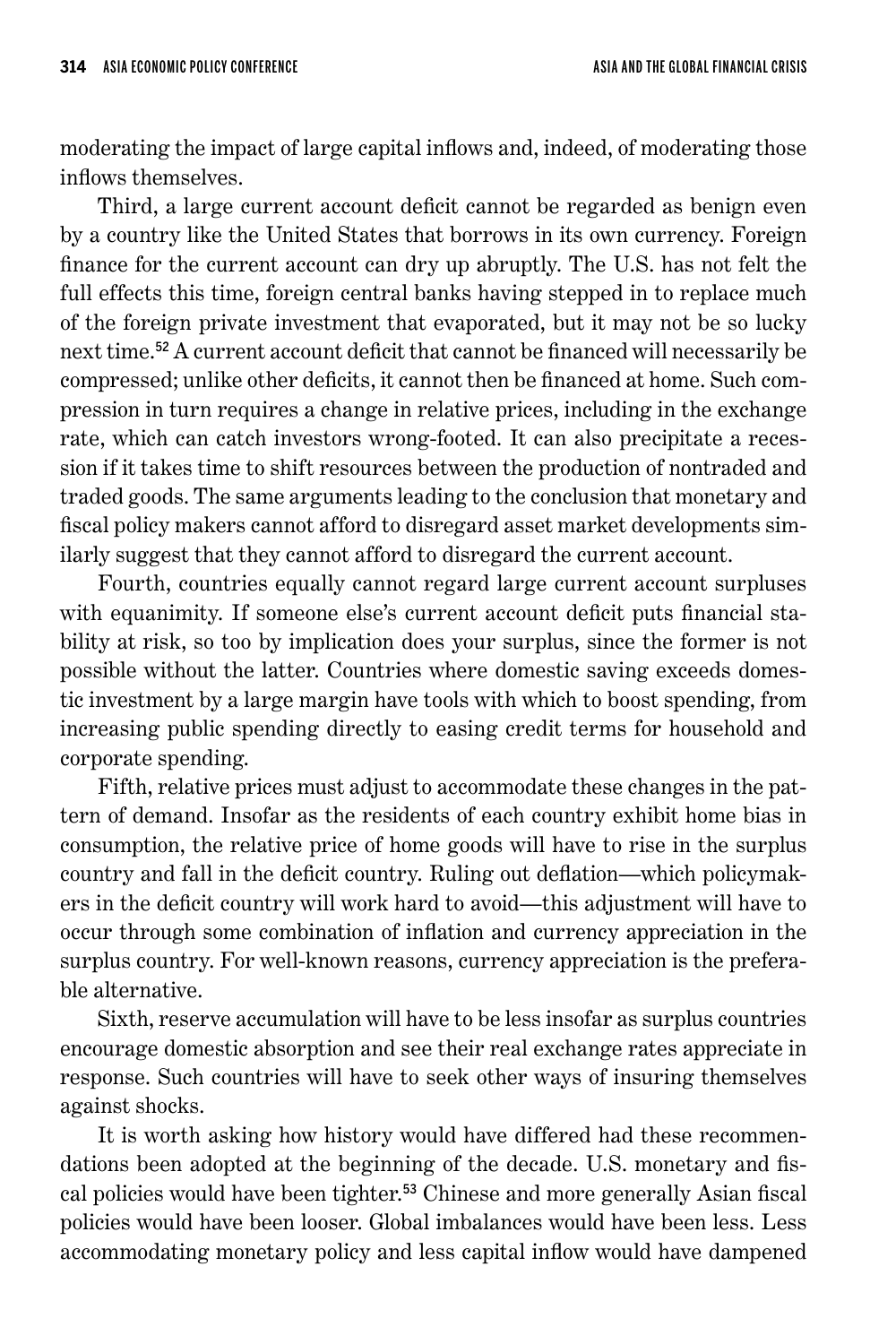financial excesses in the United States. 54 The combination of less demand stimulus in the United States and more demand stimulus abroad would have left global demand unchanged to a first approximation. To the extent that there were worries about overheating in China and elsewhere, foreign stimulus might not have been increased sufficiently to offset the reduction in demand stimulus in the United States, and the global economy would have grown more slowly. Recall however that global growth in 2005–06 was the fastest in more than 30 years. Slightly slower growth would have been an acceptable price to pay for warding off the most serious financial crisis in generations.

### 3.2. Challenges at the National Level

Challenges again arise when we attempt to move from principle to practice. It is easy to say that inflation targeting should be modified to admit a role for asset market conditions but harder to know exactly how to modify it. For example, it is easy to assert with benefit of hindsight that monetary policy should have been tightened faster in 2004–06 in response to the rise in housing prices and widening of the current account deficit, but it is more difficult to say by how much. By exactly how much do asset prices and the current account have to move before they justify a monetary policy response over and above that warranted by their implications for expected future inflation and the output gap? The presumption in the debate over whether central banks should target asset market conditions may have tipped away from the Jackson Hole view in favor of the Bank for International Settlements (BIS) view, but earlier questions about the BIS view—starting with how central banks know when asset prices pose a significant threat to stability—have not gone away. If the effect of asset prices on the economy is complex, nonlinear, and contingent, then the monetary policy response to asset price fluctuations will have to be complex, nonlinear, and contingent. <sup>55</sup> Attempts to routinize monetary policy in the form of a post-Taylor rule are unlikely to succeed.

Similarly, inadequate fiscal restraint in good times is an old problem with no simple solution. Institutional reforms can help, but effective reform will depend on circumstances. In general, fiscal rules that limit deficit spending (but also limit fiscal flexibility) work best where ideological differences between political parties are relatively pronounced, while fiscal procedures that delegate decisionmaking to, inter alia, the executive work best where ideological polarization is relatively limited. <sup>56</sup> In a presidential system like that of the United States, it may be necessary to have both supportive rules and procedures. Given the electoral returns to pork barrel spending it is important to have powerful party leaders and a strong committee system to exercise agenda-setting powers and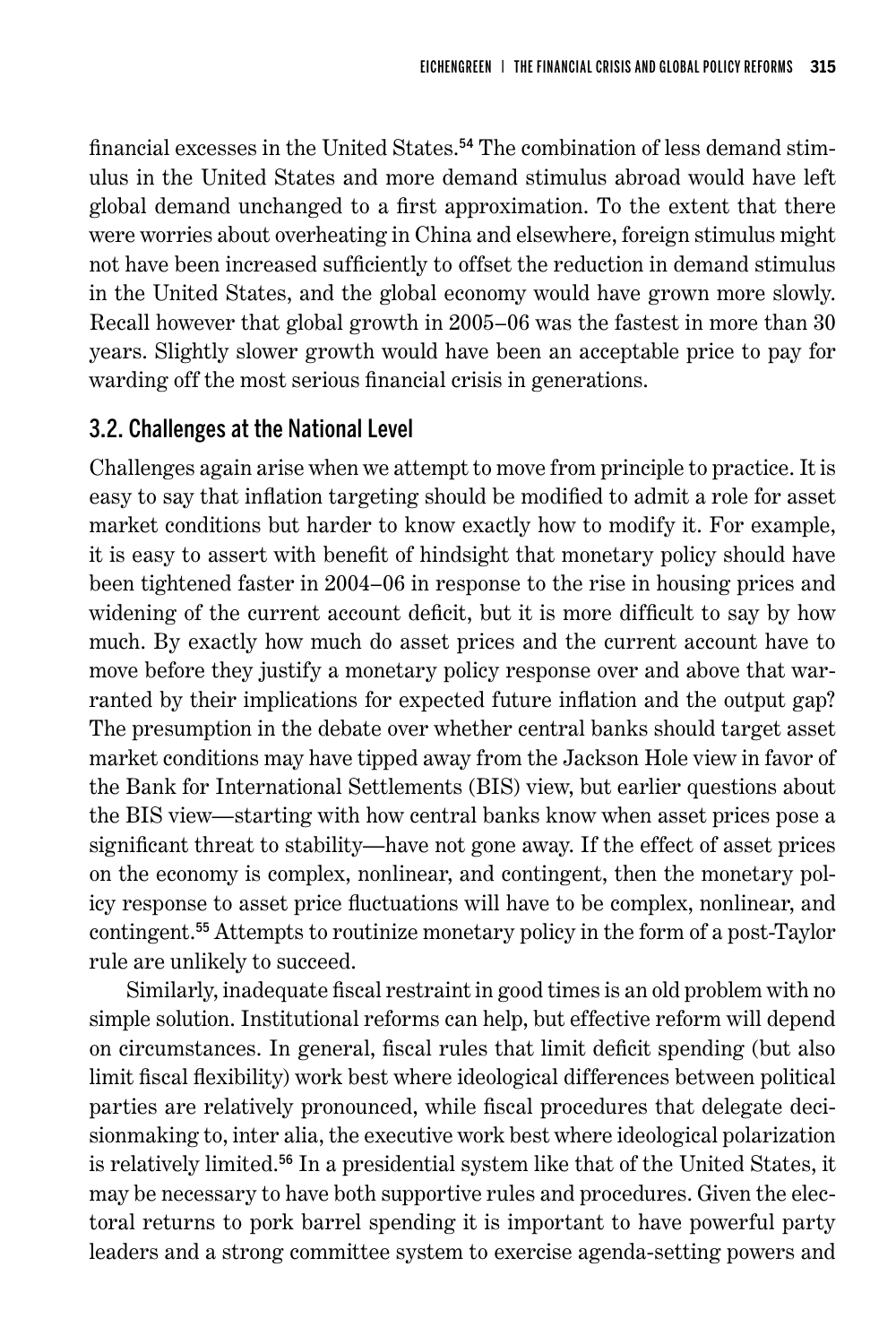discipline members of Congress. At the same time, when the balance of power between the legislative and executive branches is relatively even—also the U.S. case—ex ante agreements (balanced budget rules, multiyear fiscal targets) can be critical for fiscal discipline. But reform to give party whips and committee chairs even more power would be strongly resisted. And the unhappy record of the Gramm-Rudman-Hollings balanced budget legislation and its successors does not reassure one about the prospects for binding fiscal rules.

Countries with large current account surpluses may similarly encounter difficulties when attempting to narrow them in short order. In China, significant reductions in household saving rates will require a stronger social safety net, something that cannot be built overnight. Government saving and investment can be adjusted more quickly, but here too there are limits. For example, doubts have been voiced about the efficiency and productivity of the additional investment spending undertaken by China's local governments since the outbreak of the crisis. <sup>57</sup> Such questions are likely to deter the central authorities from relying yet further on expansionary fiscal policy to address the current account imbalance.

## 3.3. Challenges at the Global Level

What to do about global imbalances may be the thorniest question of all. In the years leading up to the crisis, both the United States and China followed the policies they did, despite voices warning of risks, because they perceived them as in their self interest. <sup>58</sup> It could be that they misperceived the balance of risks and rewards and that more effective advice could have alerted them to their error and prompted corrective action. It could be that they failed to understand the impact of their policies on other countries and that more effective consultation would have caused them to recognize the existence of these spillovers and, good global citizens that they are, to internalize them. It could be that there existed policy adjustments that would have been mutually beneficial if taken in tandem even though either would have been welfare-reducing for the country concerned if taken in isolation. It could be, in other words, that what was needed was more effective policy coordination.

The problem is that there already exist mechanisms for correcting these deficiencies. Warning of the risks posed by large current account deficits is at the heart of the International Monetary Fund's (IMF) country surveillance. The Fund issued warnings about the danger that chronic large U.S. current account deficits could result in a disorderly adjustment, but these led to no changes in U.S. policy. It expressed reservations about the constellation of policies that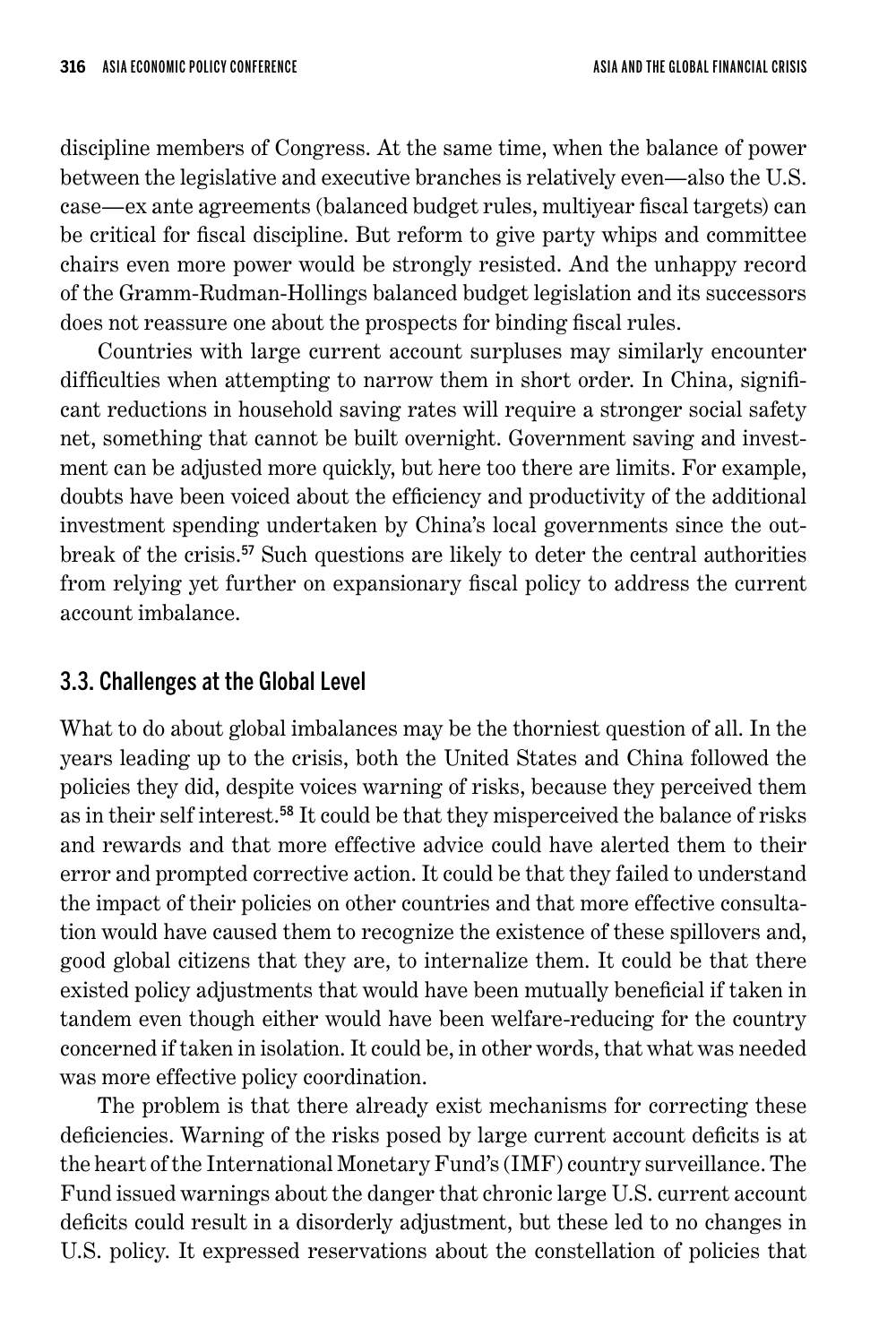resulted in large and growing Chinese surpluses but again without noticeable results.

Similarly, the IMF's multilateral surveillance is designed to alert countries to the spillovers and external effects of their policies. Instruments here include the IMF's two flagship reports, the *World Economic Outlook (WEO)* and *Global Financial Stability Report*, its *Regional Outlooks*, its contributions to interregional committees and forums (the G-7/8, G-10, G-20 etc.), and confidential briefings on internal evaluations like those undertaken by the Coordinating Group on Exchange Rate Issues. The spring and autumn 2005 WEOs devoted considerable space to the factors underlying global imbalances, the risks, and the appropriate policy response, again without discernible results.

Since 2006 the IMF's arsenal has included a Multilateral Consultations Initiative bringing together a small number of countries for whom such spillovers are first order. The first such consultation, announced in June 2006 and concluded with an Executive Board discussion in July 2007 (note the date), brought together the United States, China, Japan, the euro area, and Saudi Arabia to discuss the cross-border impacts of global imbalances. This consultation started with bilateral staff visits with the five participants followed by multilateral meetings and a joint report. The report mentioned how the process had been "useful" and how it had "contributed to an improved understanding of the issues and each other's positions."<sup>59</sup> Again, however, it is hard to see that this useful initiative and improved understanding led to significant adjustments in the policies of the countries in question.

Finally, if the problem is to coordinate policy adjustments that are unappealing in isolation but mutually beneficial if undertaken jointly, then there already are mechanisms for achieving this. There is the aforementioned Multilateral Consultations Initiative. There are country groupings ranging from the G-7/8 to the G-20. There are bilateral consultations among governments such as the annual U.S.-China Strategic Dialogue. If there is a shortage of coordinated action, it is not for a shortage of venues for coordination.

Why these processes did not lead to different outcomes is familiar enough. While the IMF can issue warnings, it cannot compel policy adjustments by countries that do not borrow from it, either because they have no difficulty borrowing on the market (the U.S. case in the period leading up to the crisis) or because on net they do not borrow at all (the Chinese case). Louder warnings might be more likely to elicit action, but these would be problematic on a number of grounds. IMF staff and management operate under the oversight of the Executive Board, which speaks for the governments about whose policies they are warning. Large shareholders could push back against warnings that cause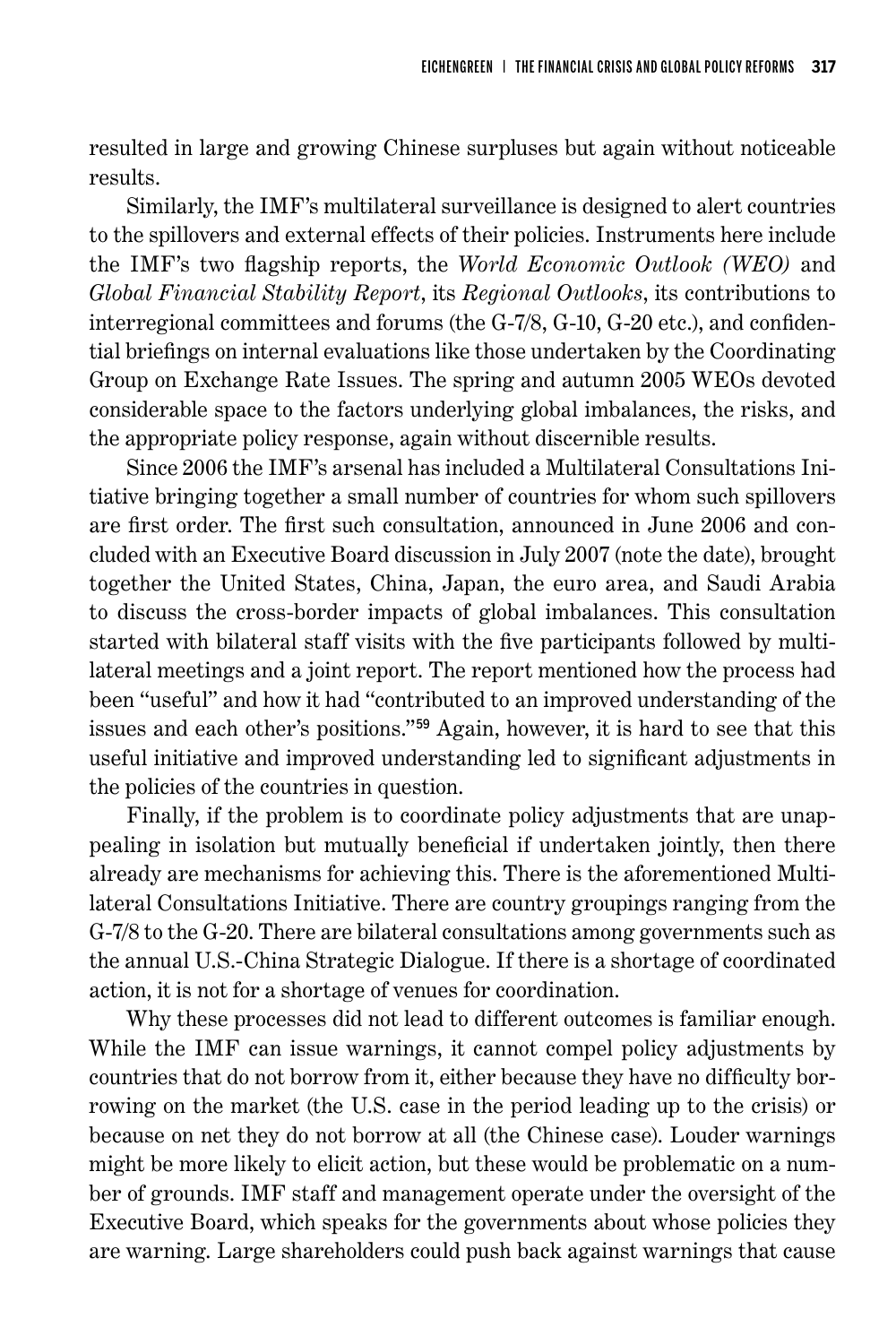them significant embarrassment, through actions in the Board that make management's position untenable. Staff and management know this and choose their language accordingly.

Likewise, the notion that good global citizens should internalize the crossborder spillovers of their policies and that difficult policy adjustments may be easier when coordinated internationally runs up against domestic political constraints. The multilateral consultation on global imbalances resulted in statements by the United States that it would pursue fiscal consolidation and from China that it would encourage domestic spending. But for the U.S., meaningful fiscal consolidation would have meant tax increases, which were a nonstarter politically. For China, ramping up domestic spending more rapidly (which, in practice, would have meant ramping up public spending) would have meant ramping down something else given that the economy was operating close to capacity. That something else would have been exports, which would have antagonized politically influential export interests. <sup>60</sup> For other Asian countries, it would have meant forgoing the reserve accumulation seen as the first line of defense against financial instability.

The familiar responses to these problems go as follows. The IMF needs to devote more resources to surveillance—and so it has gone on a hiring binge since the crisis. It needs to develop better early warning indicators—notwithstanding the fundamental difficulties of crisis prediction and the failure of all concerned to predict the last one. <sup>61</sup> Governments should take the results of such surveillance and early-warning exercises more seriously—despite their manifest reluctance to do so over the years. They should behave more cooperatively.

In addition to relying on clearer crystal balls and better behavior, it might be worthwhile to think about more ambitious reforms. None of the initiatives I am about to describe will happen overnight. The political obstacles are formidable. But if one takes seriously the risks posed by global imbalances, they are worth contemplating.

One option would be strengthen IMF surveillance by giving greater independence to those vested with the surveillance function. The IMF department responsible for surveillance would function independently of management and the Board. Firewalls would separate surveillance from other IMF functions like emergency lending. The surveillance unit would have its own budget. It would be overseen by a director appointed to a single long term in office. It could issue reports without the prior approval of management or the Board. It would be able to call a spade a spade. The IMF has adopted this kind of structure for its Independent Evaluation Office (IEO), which is independent of management,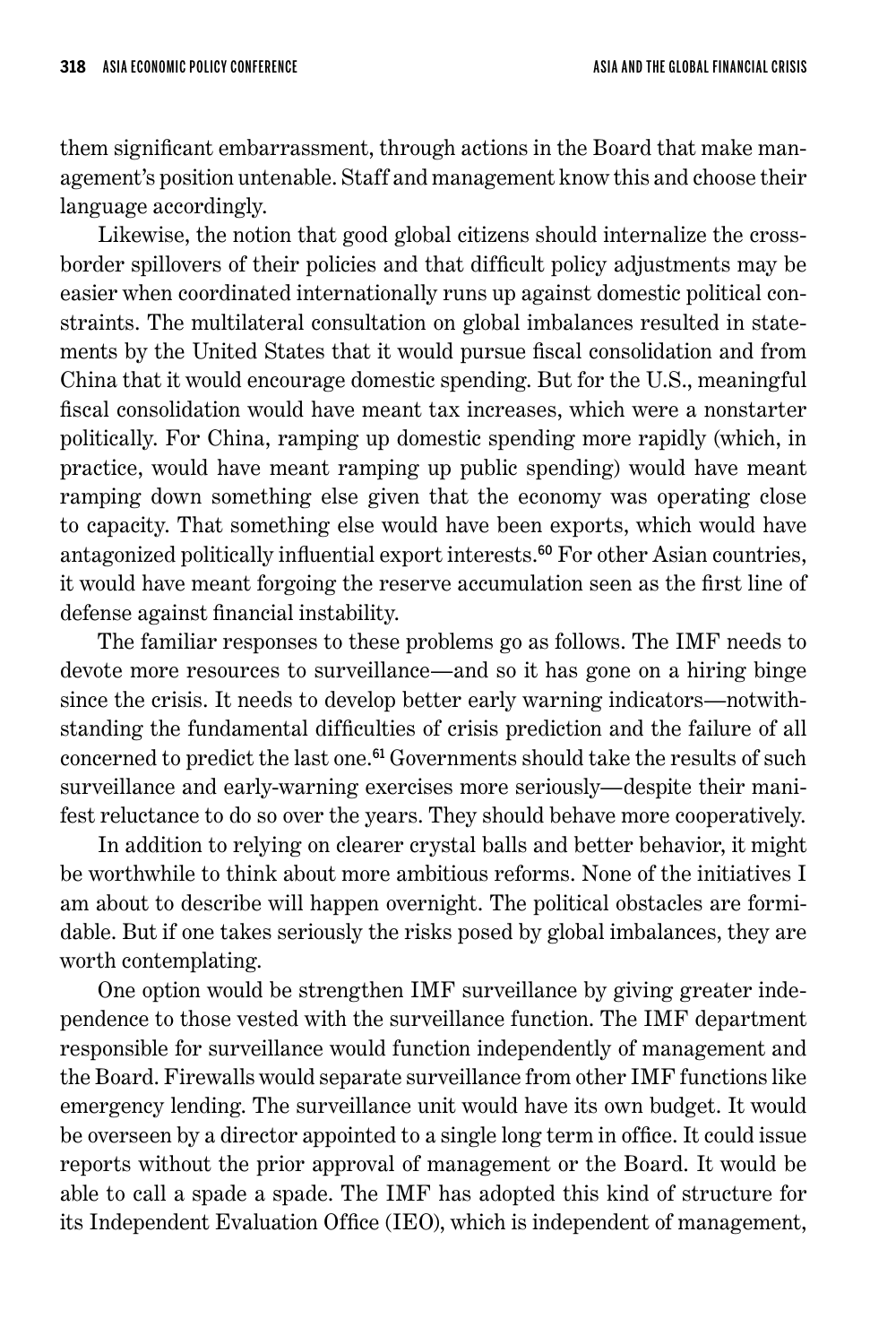operates at arm's length from the Board, and is overseen by a director serving a single six-year term. The U.K. government in 2003 proposed this kind of structure for the surveillance function.<sup>62</sup>

But what we have learned about the effectiveness of Chinese walls in other financial institutions gives grounds for questioning whether they would be effective in this context. Staff will be moving back and forth between the surveillance unit and other departments. <sup>63</sup> Can they really be expected to ignore the preferences of management and the Board? Can they really be expected to disregard the ability of management and the Board to shape their career prospects in other departments? The crisis has also alerted us to the kind of problems that arise when the monitoring function is allocated to one entity and the lending function to another. <sup>64</sup> Effective firewalls and seamless information sharing do not go hand in hand.

A stronger alternative to imagining that a unit within the IMF can be made more independent is to make the entire institution more independent.<sup>65</sup> Members of the management team would serve long terms. They would not have to seek the approval of an Executive Board of political appointees. They could issue strong surveillance statements. At the same time, surveillance could be adequately coordinated with other functions. An independent management team could react quickly to the events, in the manner of national central banks. They could adopt innovative tactics and instruments, much like central banks in the recent crisis.

For such strong independence to be acceptable, management would have to be strongly accountable for their actions. They would have to be more transparent about their decisions and their criteria for taking them. One could imagine publication of minutes of their deliberations. <sup>66</sup> One can imagine the managing director holding press conferences summarizing the management team's decisions, much like the president of the ECB.

Management would have to be strongly accountable to the International Monetary and Financial Committee (IMFC), the oversight committee of 24 officials whose composition mirrors that of the Executive Board. Much as the president and monetary policy committee of a central bank are accountable to their national parliament or congress, IMF management would have to justify their actions to the IMFC. They should be subject to a formal vote of no confidence. The IMFC, for its part, would be accountable to the Board of Governors of the IMF. The IMFC would have to be reconstituted as the IMF Council, as provided for under the Articles of Agreement, so that what are now recommendations become binding instructions to management.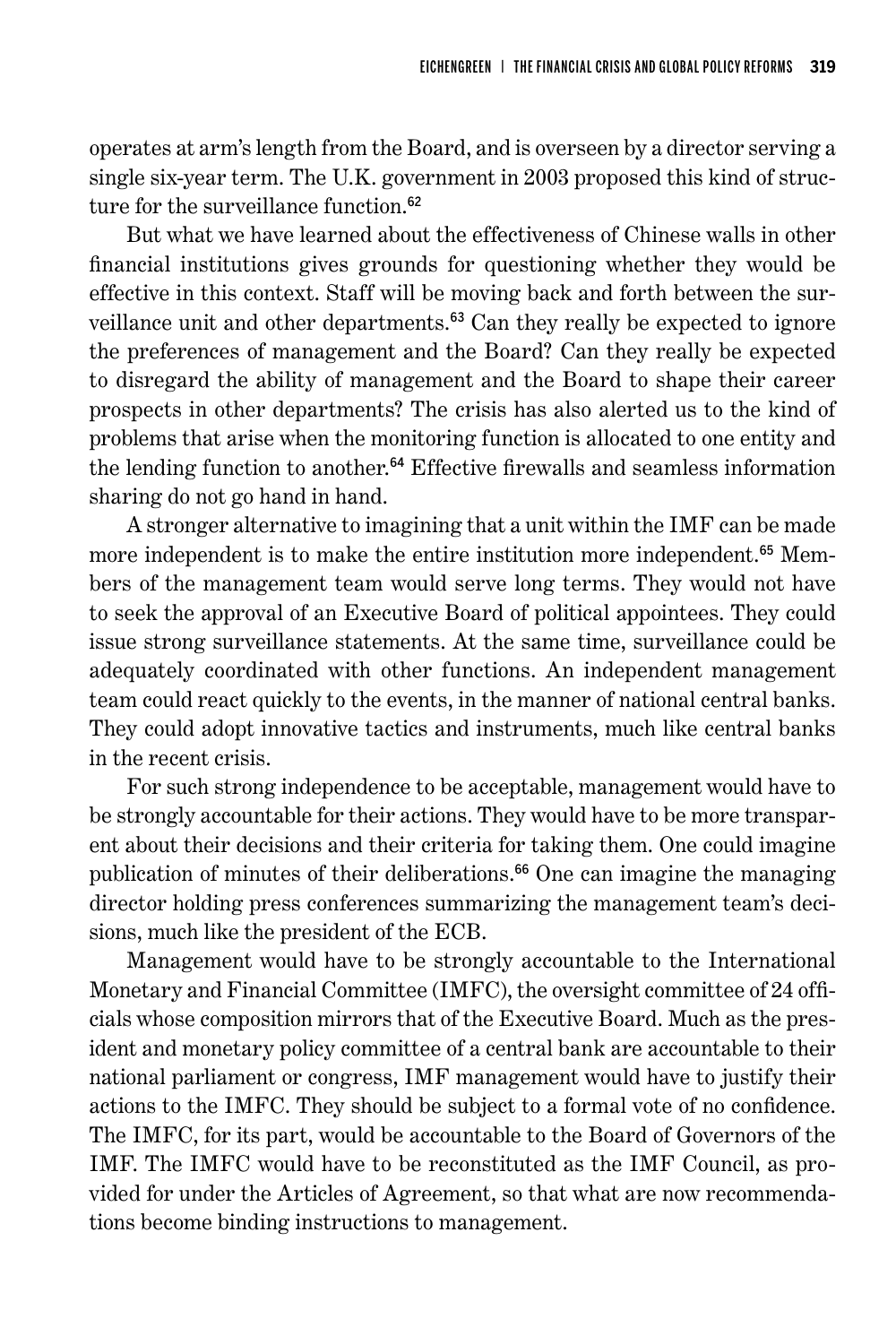It would of course be necessary to abolish the convention that the managing director should be a European and his first deputy an American. Leadership selection would have to reward the most qualified candidates. <sup>67</sup> It would be necessary to devise a selection mechanism for the entire management team that both picked out high-quality candidates and ensured a reasonable degree of geographic and economic diversity.

For some, delegating these sensitive functions to independent technocrats would be a bridge too far. <sup>68</sup> If so, the alternative to delegation is rules. The other way of insulating surveillance from politics, in other words, is by mechanizing it. If chronic surpluses and deficits pose a threat to systemic stability, then another way of applying stronger pressure to correct them would be by automatically levying penalties on the countries running them. <sup>69</sup> A country that had run a current account surplus or deficit in excess of 3 percent of GDP for three years, for example, might be required to transfer resources to the Fund at the end of every year in which that excess persisted.<sup>70</sup> The transfer might equal one-half of the current account balance in excess of 3 percent of GDP.<sup>71</sup> Nothing would prevent countries from running large and persistent external surpluses and deficits if they found it difficult and costly to adjust saving and investment, but their doing so would entail an additional cost, in turn ratcheting up the pressure to adopt policies of adjustment.<sup>72</sup> This tax could be written into the Articles of Agreement so that collecting it would not require, inter alia, a decision by the Executive Board. 73

A problem with a symmetrical scheme of this sort is that deficit countries may lack resources to transfer to the Fund. They will be losing reserves rather than gaining them. But they will be subject to market discipline. The same is not true of surplus countries that feel no direct pressure from the market to adjust. This asymmetry was what motivated the decision to include a scarce currency clause in the IMF's original Articles of Agreement so that other countries could apply pressure for chronic surplus countries to adjust. If the present measure were applied to surplus countries alone, it could be thought of as a price-based scarce currency clause.

To the extent that surplus countries are motivated by the desire to accumulate reserves, a tax requiring them to transfer dollars or the equivalent to the IMF could conceivably have the perverse effect of encouraging them to undervalue their currencies still more so that they could replace the reserves that they had been forced by the provision to transfer to the Fund. In other words, the tax would have a relative price effect and an income effect working in opposite directions. <sup>74</sup> Thus, marrying the current measure to other sources of emergency liquidity besides own reserves would make it more effective. More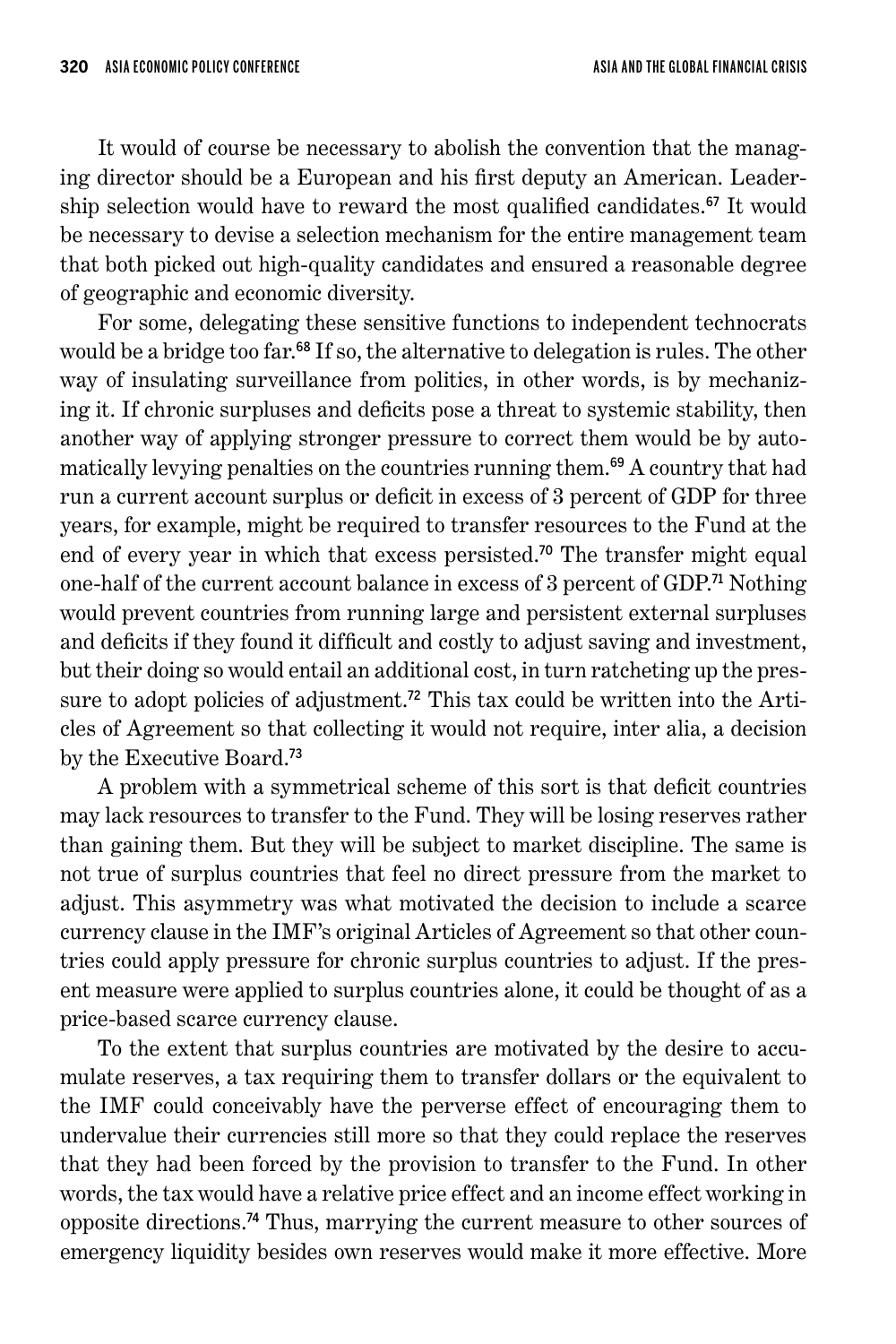generally, global reforms enhancing those other sources would mitigate the tendency for countries to run chronic surpluses.

The most obvious source of emergency liquidity is, of course, the IMF itself. The Fund's original *raison d'être* was to act as a reserve pooling arrangement. It has recently received a considerable increase in the resources that it can deploy in emergency lending. It has streamlined its procedures for deploying them. 75 It has established a Short-Term Liquidity Facility for making substantial loans of reserves without conditions to countries with strong policies. Quota reform has begun to better align voice in the institution with 21st century realities. Yet no Asian country has requested eligibility for the Short-Term Liquidity Facility. Other conference participants will have to explain what further reforms would make it politically acceptable for an Asian government to again borrow from the IMF.

The alternative is regional reserve pooling. Different countries being hit by shocks at different times, the timing of reserve needs will differ as well.<sup>76</sup> The same quantity of reserves can go further if pooled, and effective pooling will reduce the pressure to run large surpluses in order to accumulate more. It will also minimize the other costs of reserve accumulation which range from the risk of capital losses on foreign currency holdings to forgoing higher levels of consumption and investment.

The Chiang Mai Initiative, now the Chiang Mai Initiative Multilateralization Agreement (CMIM), is the most highly developed example. In May 2009 ASEAN+3 finance ministers agreed to transform their \$120 billion of bilateral swaps and credits into a reserve pool. Operational decisions will be by simple majority, where countries will have votes roughly in proportion to their contributions. China and Japan will both contribute 32 percent, Korea 16 percent, ASEAN the remainder. The agreement also included a commitment to establish a regional surveillance unit, although there is no consensus on where to situate it or how to staff it.

But disbursing more than 20 percent of the credits available to a country still requires that it reach an agreement with the IMF; 20 percent of a country's entitlement is actually less than it contributes to the pool. This nullifies the purpose of the arrangement, which is to provide an alternative to the IMF. While there is a plan to first raise and then eliminate the 20 percent threshold, this is left for some unspecified date.

The reason is straightforward. Countries want assurances that their resources will not be used frivolously. They want to know that they will be repaid. But regional neighbors find it hard to criticize one another's policies and demand adjustment. Political sensitivities run high in Asia. But even in Europe,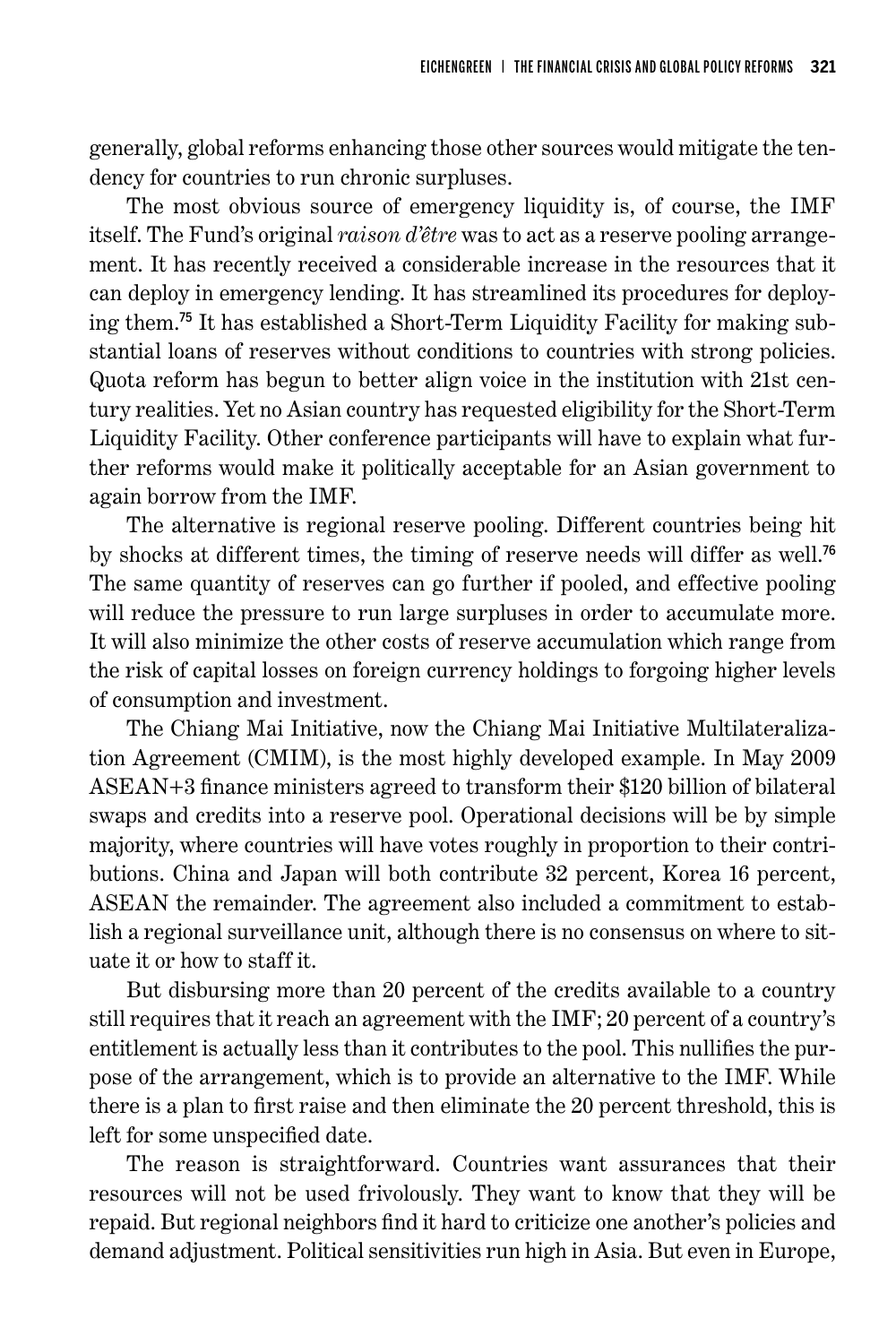with its long history of cooperation, surveillance and conditionality are outsourced to the IMF. Revealingly, the Fund and not the EU has taken the lead in negotiating emergency assistance packages for Hungary and Latvia.

Delinking the CMIM from the IMF will require Asian countries to undertake hard-hitting reviews and demand difficult policy adjustments. One solution, again, would be to give both surveillance responsibilities and the actual power to disburse funds to an independent board. Its members, enjoying statutory independence and long terms in office, could function like the monetary policy committee of a central bank. They could issue a Financial Stability Report that bluntly flags weak policies and vulnerabilities. And they could demand policy adjustments as a condition for disbursing funds. The CMIM could then be delinked from the IMF.

Then there are a variety of proposals for reforming the international monetary system. The current system already includes the one feature that is most useful for correcting imbalances, namely exchange rate flexibility. This permits surplus countries increasing spending to raise the relative price of locally produced goods without suffering inflation and deficit countries doing the opposite to avoid significant deflation. It is all to the good that we are unlikely to see changes in this exchange rate system as a result of the crisis.

The other relevant aspect of the international monetary system is the supply of international reserves. Here one encounters a variety of proposals for replacing the dollar with another unit. These are based on the argument that allowing a national currency to constitute the dominant share of international reserves requires the country issuing it to run the current account deficits that are at the root of the imbalances problem. <sup>77</sup> It is important to understand that the "requires" part does not follow. To see this, observe that the euro has gained ground as a reserve currency even though the euro area has not run significant current account deficits in recent years. Or recall that countries accumulated dollar reserves under the original Bretton Woods system even though the U.S. had a balanced current account and even substantial surpluses for the vast majority of the period. All that is required is that the reserve-currency country running the balanced current account should invest abroad at least in an amount equal to the incremental demand for reserves in the rest of the world.

Hence the argument that being the sole supplier of reserves creates a tendency for a country to run chronic deficits must be a different one. It must be that the desire of other countries to accumulate reserves reduces the *incentive* for the reserve issuer to run a balanced current account. Knowing that other countries demand additional reserves and will willingly finance the reserve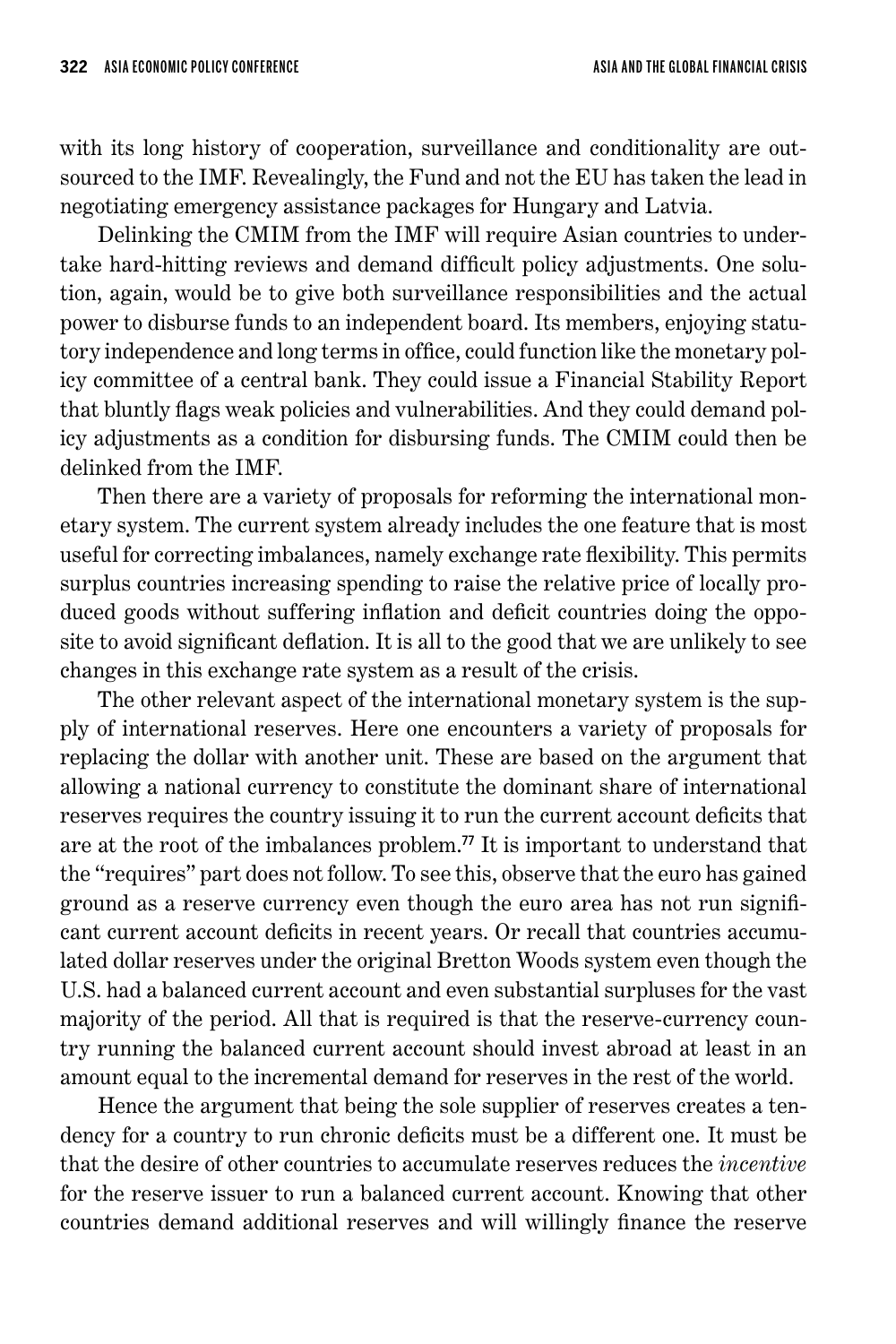center's current account deficit, policymakers in the reserve-issuing country must have less incentive to adopt painful policies that raise national savings to the level of national investment. <sup>78</sup> Think of it as a problem of moral hazard.

To the extent that this moral hazard is present, the question is what to do about it. One idea is ongoing issuance of Special Drawing Rights (SDRs) to provide a nonnational source of incremental reserves. The IMF would issue SDRs on a regular basis in amounts equal to the increase in global reserve demand. The problem here is that SDRs can be used only for transactions with the IMF and among consenting governments. Unlike national currencies they cannot be used for foreign exchange market intervention and other transactions with market participants. For central banks and governments that see reserves as insurance—that anticipate actually having to use them—this illiquidity renders SDRs unattractive. 79

Making SDRs attractive would require making them liquid. This would mean developing private markets on which SDR claims can be bought and sold. It would be necessary to build broad and liquid markets on which governments and, for that matter, financial and nonfinancial firms can issue SDR bonds at a competitive cost. Banks would have to find it attractive to accept SDR-denominated deposits and extend SDR-denominated loans. The pension funds and insurance companies that are the dominant sources of private demand for bonds would have to be attracted to holding bonds denominated in a basket of currencies despite the fact that their liabilities tend to be dominated in a single national currency. 80 It would be necessary to restructure foreign exchange markets so that traders seeking to buy, say, Korean won for Thai baht first sold baht for SDRs (before buying won) rather than first selling baht for dollars. While all this is possible, it would not be easy. It is worth recalling that there was a previous attempt to commercialize the SDR in the 1970s that never really got off the ground. Succeeding this time would take decades rather than years. <sup>81</sup> We can discuss it at the San Francisco Fed's 10th biennial Asia-U.S. conference.

As part of this effort, the IMF would have to be authorized to issue additional SDRs in periods of shortage, much as the Fed provided dollar swaps to provide dollar liquidity in the second half of 2008. At the moment countries holding 85 percent of IMF voting power must agree before SDRs can be issued, which is not exactly a recipe for quick action. IMF management would have to be empowered to decide on emergency SDR issuance just as the Federal Reserve can decide to offer emergency currency swaps. For the SDR to become a true international currency, in other words, the IMF would have to become more like an independent global central bank. The idea of an independent IMF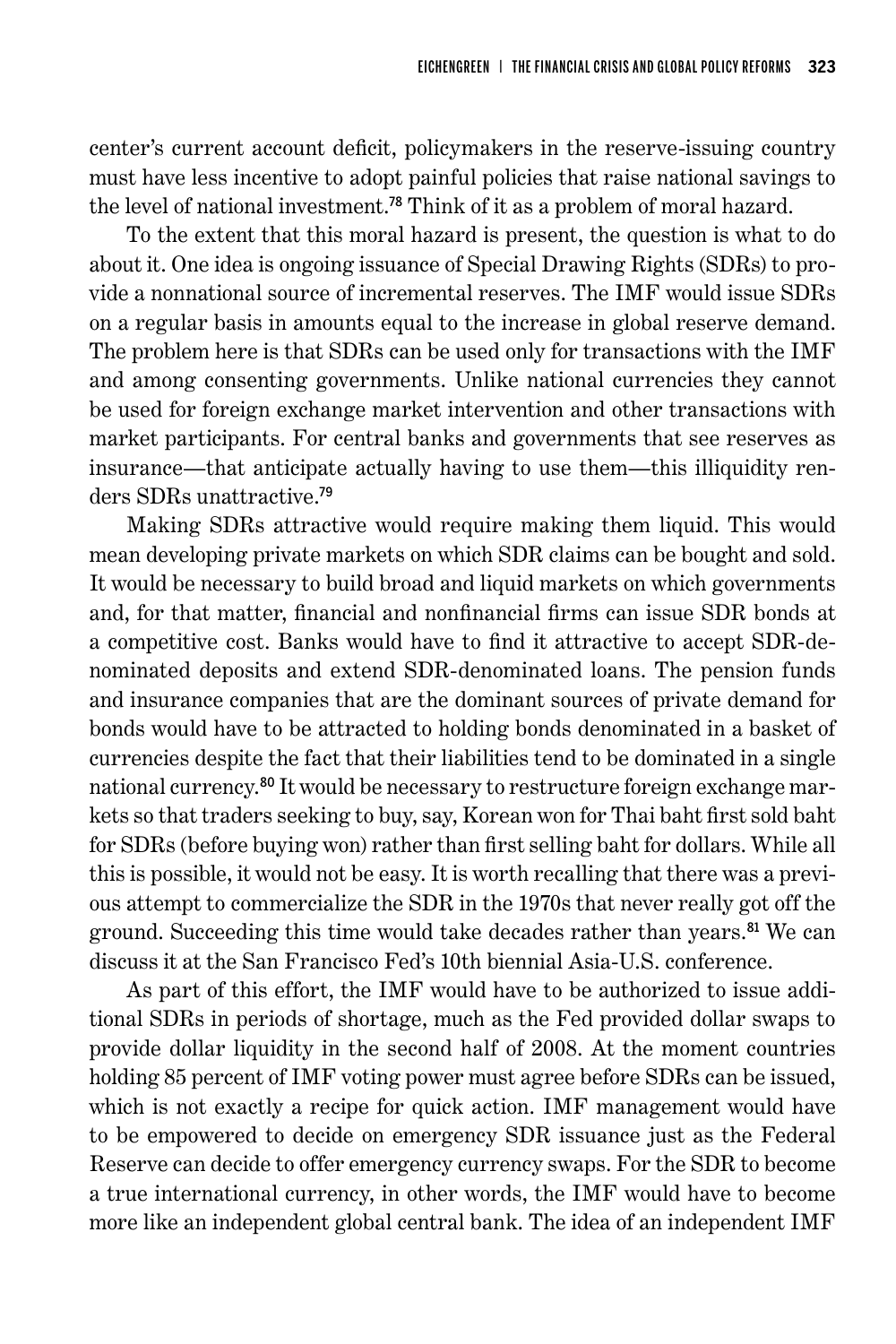has its advocates, as I have made clear above, but it is not clear that China, Russia, Brazil and other advocates of replacing the dollar with the SDR are aware that this is the implication of their proposal.

The other approach to reducing the dominance of the dollar would be to diversify the sources of international reserves. The moral hazard felt by any one nation's policymakers would then be limited. Imagine 20 years from now, three economies of roughly comparable size, each with a convertible currency traded on liquid markets that can be used to satisfy the incremental demand for reserves. No one of them will be able to reduce its saving relative to its investment by a substantial margin simply because the global demand for reserves is growing. One way of understanding how global imbalances grew so pronounced in recent years is that the incremental demand for reserves was increasingly large while the share of the reserve-issuing country in the global economy was unusually small. So it was that the United States came to account for some 75 percent of global current account deficits. With the U.S., the euro area and China all issuing reserves (to reveal the identities of my three plausible candidates for reserve center status 20 years from now), such imbalances would be less. Given the existence of alternatives, an issuer prone to excessive deficits would quickly see other countries accumulating reserves in currencies other than its own. That, in turn, would be a source of external discipline.

This, I have argued elsewhere, is the direction we are heading. <sup>82</sup> The euro's share of global reserves has risen since the new European currency was created in 1999. And Chinese officials have clearly mounted a campaign to transform the renminbi into an international currency, encouraging domestic and foreign firms to settle their transactions in renminbi, signing agreements with foreign governments to do likewise, extending renminbi swaps to foreign central banks, and relaxing restrictions on the ability of foreign financial institutions to issue renminbi debt in Hong Kong.

But again, the euro and the renminbi will match the dollar as an attractive form of reserves only when they possess equally deep and liquid markets. The market in U.S. Treasury debt remains far and away the most liquid in the world. Europe and China may eventually succeed in creating equally liquid markets in debt securities denominated in their currencies, but the relevant time frame is measured in decades, not years. Europe's problem is that the stock of government debt securities is not homogeneous. Different government bonds differ in their risk, returns, and liquidity. German bunds have a reputation for stability, but since they tend to be held to maturity by institutional investors, the market in them lacks liquidity. Other euro-area countries with plenty of bonds have deep financial problems as a result of past policies and the crisis. Italian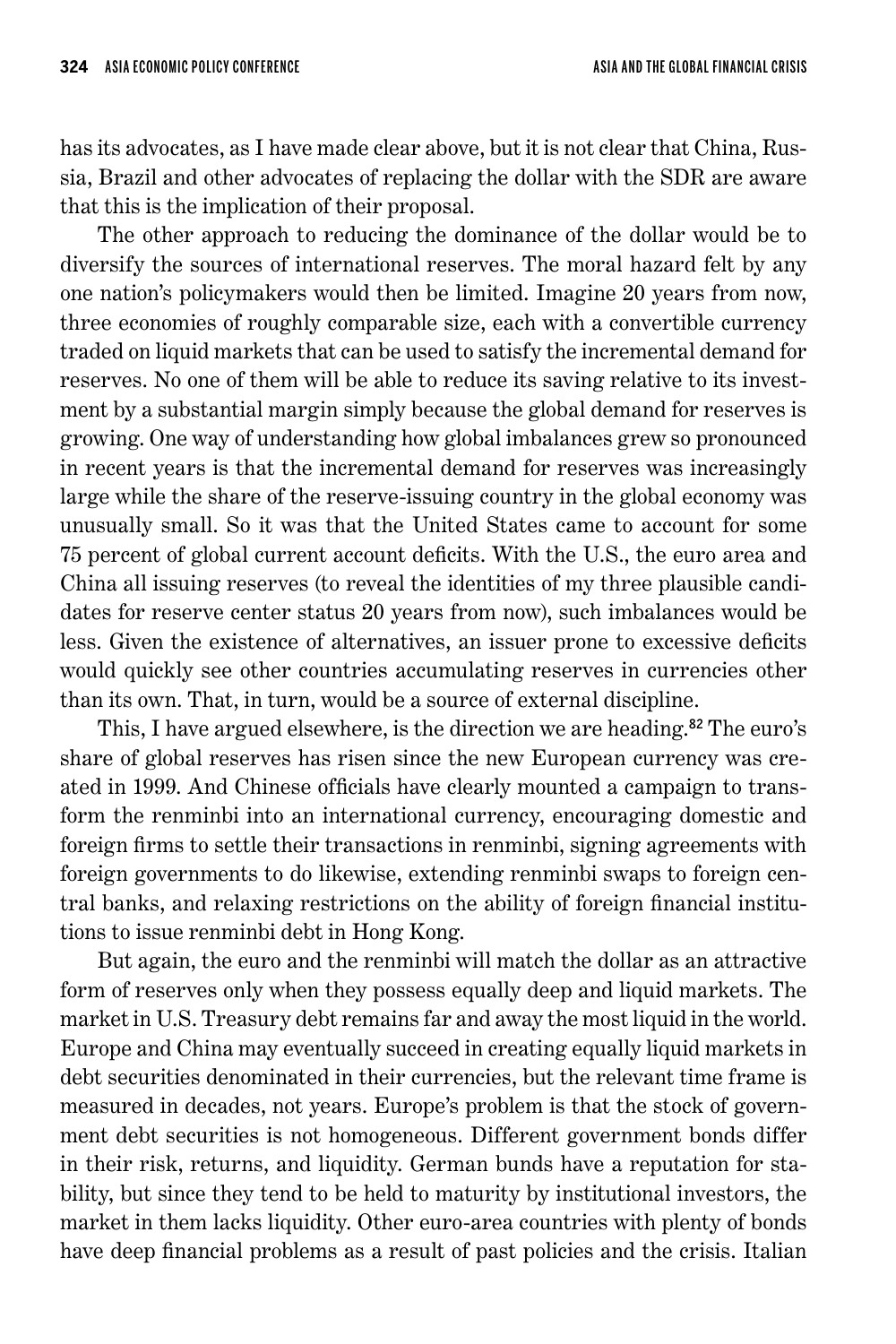government bonds are in fact the most important euro-area debt securities by value, but the country's problems mean that they are not attractive as reserve assets. The crisis has encouraged talk of issuing euro-area bonds and putting the full faith and credit of the entire set of members, starting with Germany, behind them. Were this done on a significant scale and were such debt to replace the national debt securities of the member states, the euro area would possess something more closely resembling the U.S. Treasury market.

For the renminbi, an important precondition is full capital account convertibility, and even that is only necessary, not sufficient, for market liquidity. Chinese officials have targeted 2020 as the date by which Shanghai should be transformed into an international financial center, meaning that its markets are open to foreign investors free of capital account restrictions. At that point the process of building truly liquid markets can commence.

Someday we will have a multiple reserve-currency system not unlike the one that existed before 1913 that limits the problem of global imbalances. But not tomorrow.

## 4. Conclusion

Financial crises are complex. Our recent crisis is one such complex event whose causes can be broadly grouped under two headings: lax regulation combined with skewed incentives in financial markets, and accommodating monetary policy combined with global imbalances that fueled an unsustainable housing and credit boom.

That crises rarely have a single cause means that avoiding them can rarely be achieved by a single policy reform or set of reforms. This paper has therefore provided two lists of reforms designed to address the two sources of instability contributing to our recent crisis. Both lists are long. Neither will be easy to implement. In both cases powerful stakeholders will resist reform. In both cases important details remain to be worked out. In both cases the extent of intellectual agreement on what must be done may be less deep and broad than I have made out in this paper.

Be that as it may, now that the worst of the crisis has passed it is important that the sense of urgency attached to reform, and the willingness to collaborate internationally in its pursuit, not also be allowed to pass.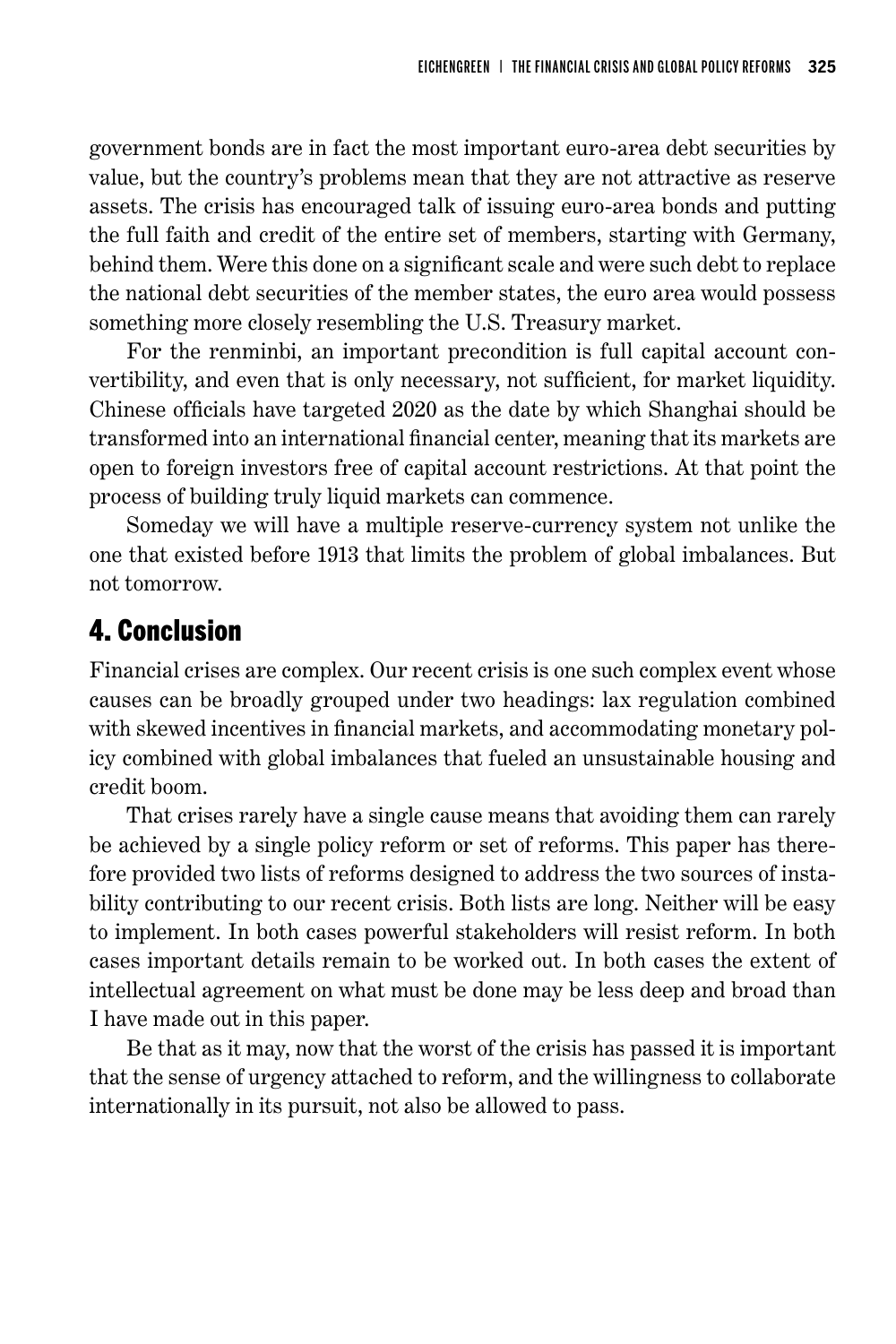## **REFERENCES**

- Balls, Edward. 2003. "Preventing Financial Crises: The Case for Independent IMF Surveillance." Remarks at the Peterson Institute for International Economics, Washington, DC, March 6. www.piie.com
- Bank of England. 2009. "Building a More Resilient Financial System." *Financial Stability Report* 25 (June), pp. 36–57. London: Bank of England.
- Blinder, Alan. 2009. "It's Broke, Let's Fix It: Rethinking Financial Regulation." Paper prepared for the Federal Reserve Bank of Boston Conference, Chatham, MA. October 23.
- Buiter, Willem H. 2009. "Lessons from the Global Financial Crisis for Regulators and Supervisors." Financial Markets Group Discussion Paper 635.
- Calomiris, Charles. 2009. "Financial Innovation, Regulation, and Reform." *Cato Journal* 29, pp. 65–91.
- Cohen, Rodgin, and Morris Goldstein. 2009. "The Case for an Orderly Resolution Regime for Systemically Important Financial Institutions." Pew Charitable Trusts, Financial Reform Project Briefing Paper 13 (October).
- Committee on Capital Markets Regulation. 2009. "The Global Financial Crisis: A Plan for Regulatory Reform." Committee on Capital Markets Regulation (May).
- DeGregorio, Jose, Barry Eichengreen, Takatoshi Ito, and Charles Wyplosz. 1999. *An Independent and Accountable IMF.* London: CEPR.
- de Larosiere, Jacques, et al. 2009. "Report of the High-Level Group on Financial Supervision in the EU." Brussels (February 25).
- Dooley, Michael, and Peter Garber. 2005. "Is It 1958 or 1968? Three Notes on the Longevity of the Revived Bretton Woods System." *Brookings Papers on Economic Activity* 1, pp. 147–187.
- Duffie, Darrell. 2009. "Policy Issues Facing the Market for Credit Derivatives." In *The Road Ahead for the Fed*, eds. John Ciorciari and John Taylor, pp. 123–136. Stanford, CA: Hoover Institution Press.
- Eichengreen, Barry. 2009a. "Lessons of the Crisis for Emerging Markets." ADBI Working Paper 179. Tokyo: Asian Development Bank Institute. http://www.adbi.org/working paper/2009/12/15/3419.lessons.crisis.emerging.markets/
- Eichengreen, Barry. 2009b. "The Last Temptation of Risk." *National Interest* 101 (May/ June), pp. 8–14.
- Eichengreen, Barry. 2009c. "Out of the Box Thoughts on the International Financial Architecture." IMF Working Paper WP/09/116 (May).
- Eichengreen, Barry. 2009d. "The Dollar Dilemma: The World's Top Currency Faces Competition." *Foreign Affairs* 88(5) pp. 53–68.
- Eichengreen, Barry, and Andrew Rose. 1999. "The Empirics of Currency and Banking Crises." *NBER Reporter.* http://www.nber.org/reporter/winter99/eichengreen.html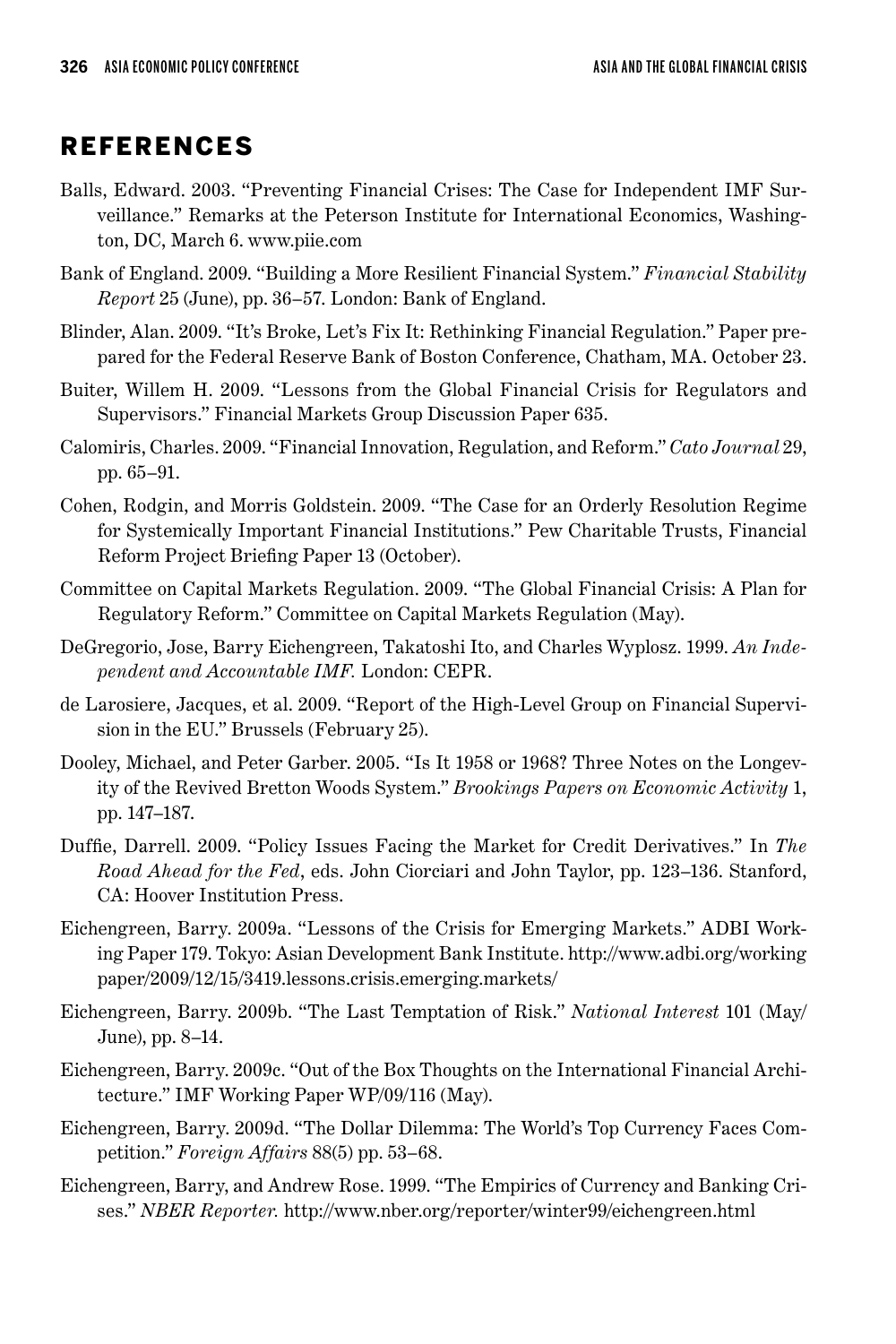- Elliott, Douglas. 2009. "Preemptive Bank Nationalization Would Present Thorny Problems." Brookings Initiative on Business and Public Policy (March 25).
- Financial Stability Forum. 2008. *Report of the FSF on Enhancing Market and Institutional Resilience.* Financial Stability Forum, Basel, April 7.
- Financial Stability Forum. 2009. "FSF Principles for Sound Compensation Practices." Financial Stability Forum, Basel, April 2.
- Glick, Reuven, and Andrew Rose. 1998. "Contagion and Trade: Why Are Currency Crises Regional?" NBER Working Paper 6806 (November).
- Goldman Sachs Global Investment Research. 2009. "Avoiding Another Meltdown." Global Markets Institute, New York.
- Goodhart, Charles, and Dirk Schoenmaker. 2009. "The de Larosiere Report: Two Down, Two to Go." *VoxEU*, March 30. www.voxeu.com
- Hallerberg, Mark, Rolf Ranier Strauch, and Juergen von Hagen. 2009. *Fiscal Governance in Europe.* Cambridge: Cambridge University Press.
- International Monetary Fund. 2007. "IMF Executive Board Discusses Multilateral Consultation on Global Imbalances." Public Information Notice 07/97 (August 7).
- Kashyap, Anil. 2009. "A Sound Funeral Plan Can Prolong a Bank's Life." *Financial Times*, June 29.
- Persaud, Avinash. 2009. "Macroprudential Regulation: Fixing Fundamental Market (and Regulatory) Failures." *World Bank Policy Brief* 6 (July). Washington, DC: World Bank.
- Prasad, Eswar. 2009. "Global Macroeconomic Imbalances: G20 Leaders Must Back Up Their Rhetoric with Deeds." Remarks at *Financial Times* Economists' Forum, October 13. blogs.ft.com
- Rodrik, Dani. 2008. "The Real Exchange Rate and Economic Growth." *Brookings Papers on Economic Activity* (Fall), pp. 365–412.
- Rose, Andrew, and Mark Spiegel. 2009. "Cross Country Causes and Consequences of the 2008 Crisis: Early Warning." CEPR Discussion Paper 7484 (July).
- Shih, Victor. 2009. "China Takes the Brakes Off." *Wall Street Journal*, July 23.
- Taylor, John. 2009. *Getting Off Track: How Government Actions and Interventions Caused, Prolonged, and Worsened the Financial Crisis.* Stanford, CA: Hoover Institution Press.
- Tucker, Paul. 2009. "Regimes for Handling Bank Failures—Redrawing the Banking Social Contract." Remarks at the British Banks' Association, London, June 30. http://www. bis.org/review/r090708d.pdf
- United States Treasury. 2009a. *Financial Regulatory Reform: A New Foundation.* Washington, DC: U.S. Treasury (June).
- United States Treasury. 2009b. "Principles for Reforming the U.S. and International Regulatory Capital Framework for Banking Firms." Washington, DC: U.S. Treasury (September).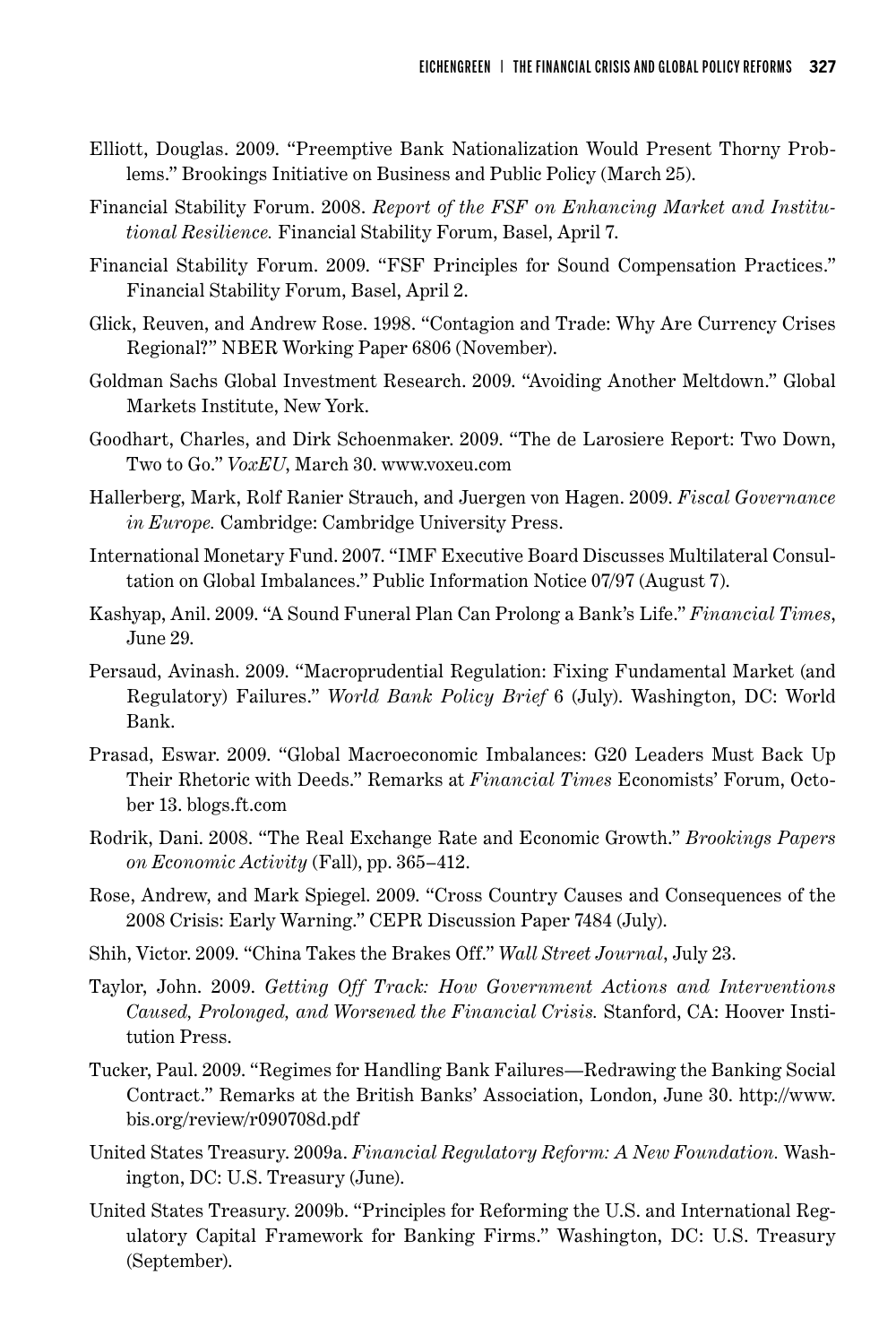- Visco, Ignazio. 2009. "The Global Crisis—The Role of Policies and the International Monetary System." Presentation to the G-20 Workshop on the Global Economy, Mumbai, May 24–26. http://www.bis.org/review/r090715e.pdf
- Warnock, Frank, and Virginia Warnock. 2006. "International Capital Flows and U.S. Interest Rates." International Finance Discussion Paper 860, Board of Governors of the Federal Reserve System (September).

## **NOTES**

1 For my views on this question see Eichengreen (2009a).

2 Given this litany of incentive problems, it is not hard to see how the world fell prey to a financial crisis. In retrospect the more appropriate question would seem to be, how could it have avoided one given these conditions? All this might seem blindingly obvious in retrospect. What is less obvious is why these problems were so inadequately appreciated before the fact. The failure of financial market participants to sound alarm bells is perhaps understandable, given that they were able to profit handsomely from exploiting incentives for risktaking and, in the words of Chuck Prince, to keep dancing so long as the music is playing. The failure of the regulators to do more plausibly reflects intellectual regulatory capture the tendency for regulators to buy into the world view of the regulated. For my money, the most troubling aspect is the failure of independent observers—including academics—to appreciate the prospective risks (Eichengreen 2009b).

3 As Spanish regulators insisted prior to the crisis.

4 Thus, capital requirements for asset-backed securities have been predicated on the assumption of a 10-day trading horizon, which is patently unrealistic in many cases.

5 At least if someone stands behind their warranties.

6 The Federal Deposit Insurance Act allows the FDIC, when resolving a bank, to transfer certain derivatives and other qualified financial contracts to third parties, eliminating this problem. But not so the U.S. Bankruptcy Code to which nondepository institutions are putatively subject. For more on this, see the immediately following paragraph.

7 The Fed does have the power to require a bank holding company to divest its banks if it fails to meet minimum capital requirements, although the holding company normally has 180 days to complete the divestiture (Elliot 2009).

8 The U.S. Treasury has proposed extending FDI-like resolution authority to bank holding companies and their subsidiaries but not to hedge funds, private equity firms, and other non-holding company financial entities. Seizing, restructuring and reprivatizing a large bank holding company either as a unified whole or in parts is likely to be more complex than doing so for a depository institution, not just since bank holding companies are more complex but because each one is unique. Banks should therefore be required to provide a roadmap for how this can be done. Anil Kashyap (2009), the Bank of England (2009), and the Committee on Capital Markets Regulation (2009) all suggest that bank holding companies should be required to plan their own funeral arrangements in advance; they should be required to draft a set of instructions for how their institutions could be quickly dismantled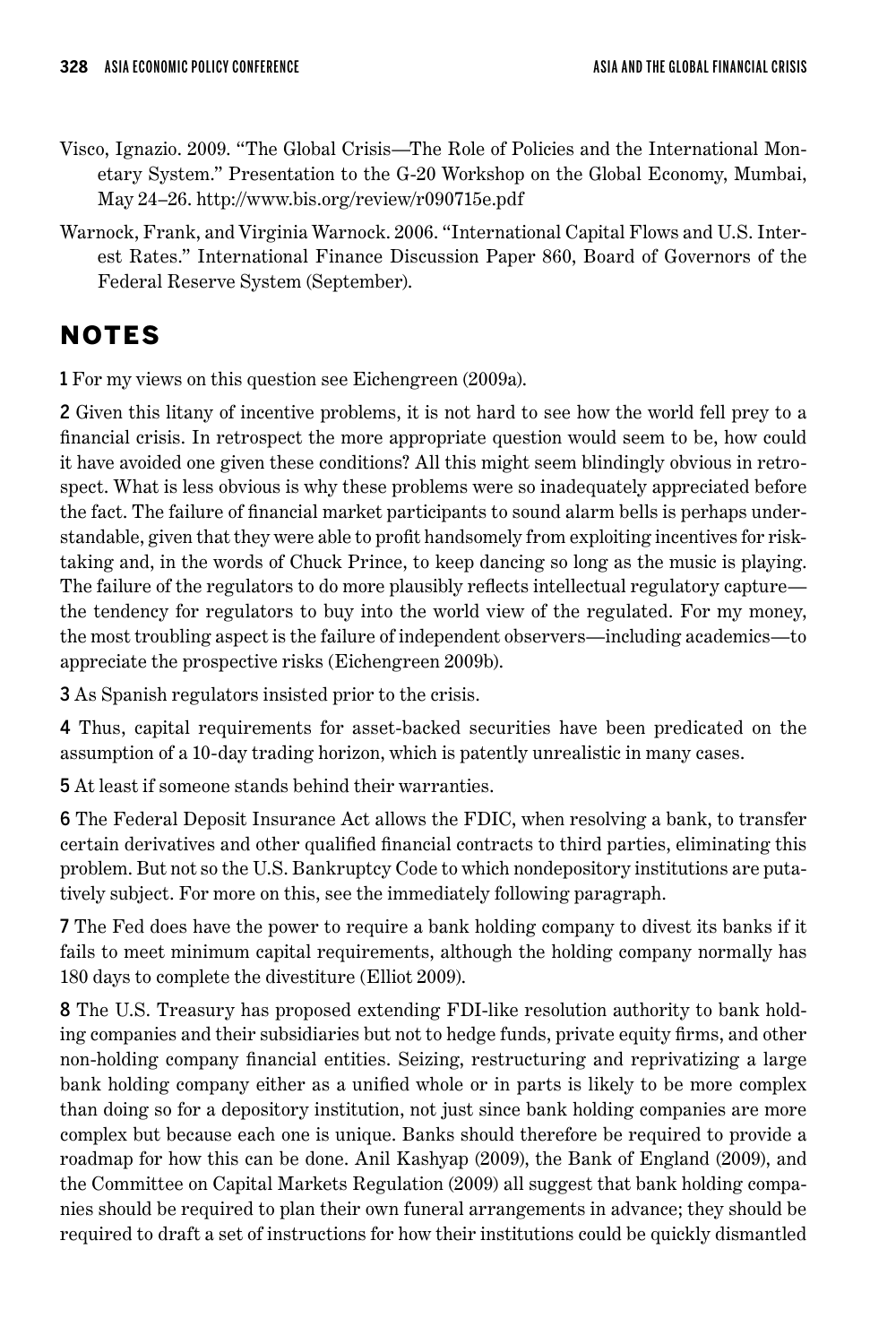should the need arise. Providing regulators with a roadmap would give them an alternative to bailouts. Reducing bailout incidence would in turn mitigate moral hazard. In addition, having to sign off on their own funeral arrangements would focus the attention of managers and directors on the mortality of their institution. It would deter them from taking on additional risks that made orderly unwinding more difficult—especially if banks whose own plans indicated that more days would be required for orderly resolution were required to hold commensurately more capital.

9 More detailed discussion is in Cohen and Goldstein (2009).

10 It means compensating their staffs appropriately. The problem of bloodhounds and greyhounds is a perennial: the greyhounds (financial market participants) run very fast while the bloodhounds (their regulators) struggle to stay on the trail. But a starvation diet does not help the bloodhounds keep pace.

11 Confidentiality should be ensured, but this should not be something to lose sleep over insofar as reporting will be to the regulators, who can aggregate the information before releasing it.

12 See U.S. Treasury (2009a).

13 Committee on Capital Markets Regulation (2009), p. 22.

14 Related to the preceding, the authorities should encourage standardized derivative instruments that lend themselves to centralized clearing and exchange-based trading. Bespoke instruments, being one of a kind, are necessarily bought and sold over the counter. Banning such instruments, which would deny issuers the ability to ensure themselves against idiosyncratic risks, might be a bridge too far. But the associated externality—that securities traded over the counter pose greater risks to systemic stability—should be internalized by holding investors in such instruments to higher capital charges.

15 This problem of compensation practices points to larger problems with the corporate governance of large financial institutions. Fixing these problems is not straightforward: strengthening the fiduciary responsibility of directors would more effectively incentivize existing board members but discourage qualified individuals from serving. One desirable reform would be more independence for the risk management function. The chief risk officer should be required to report directly to the board of directors as opposed to the CEO, and his compensation should be tied to the stability of the firm and not simply its profits. Buiter (2009) recommends subjecting all new board members to a written test, set by the regulator and marked by independent experts, on the products, services, and instruments traded and managed by their financial institutions, to guard against the danger that directors are inadequately knowledgeable of the business they oversee.

16 The latter being known, for present purposes, as microprudential supervision.

17 More on this below.

18 Avinash Persaud (2009) has suggested relating capital requirements to cross-institution correlations (whether a bank holds the same assets as other banks and may be inclined or forced to sell them at the same time, posing a threat to the stability of the system). Do regulators in fact know how to implement such a complex capital adequacy regime? The U.S. Treasury evidently proposes to place financial institutions into a couple of categories by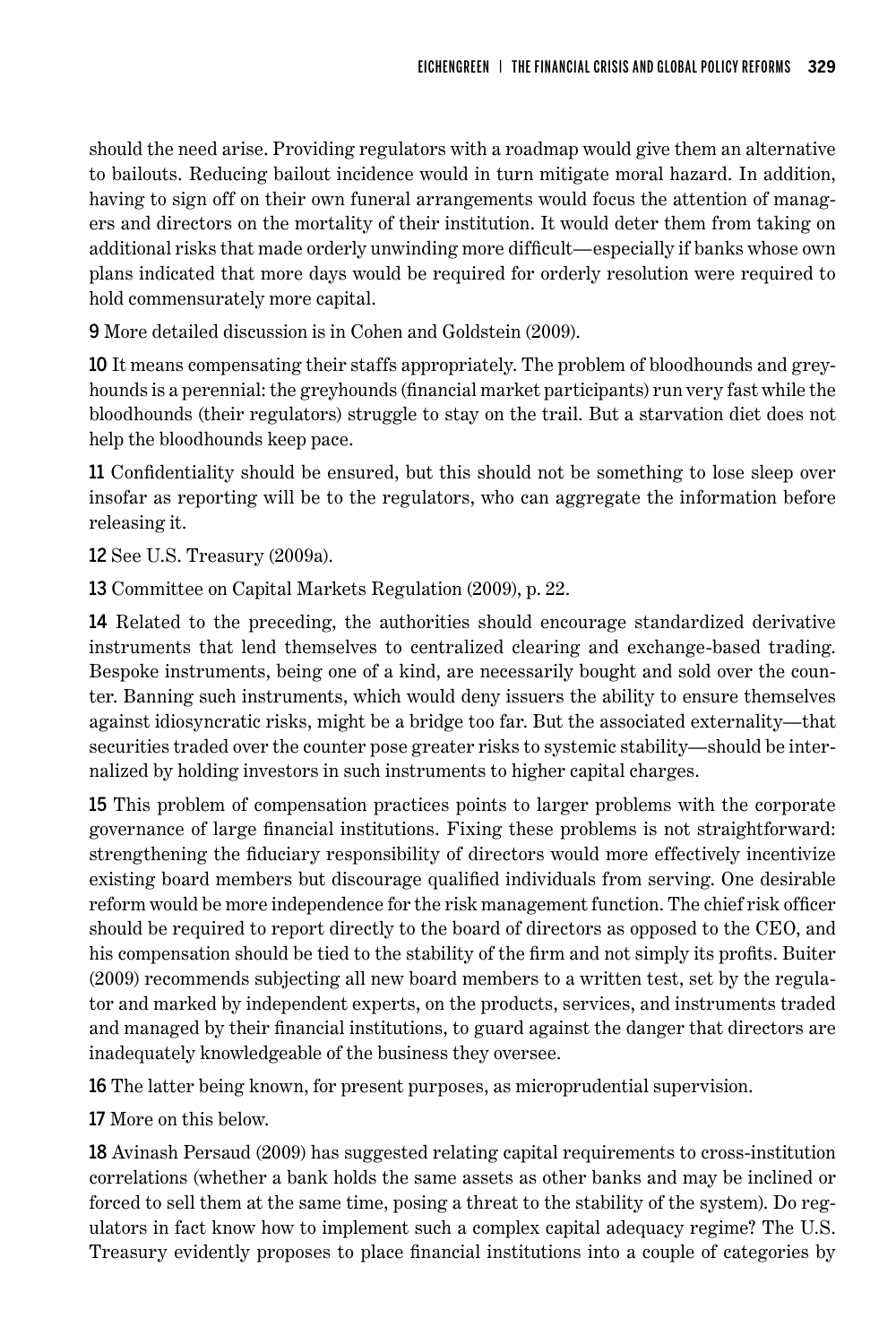size and connectedness, requiring so-called Tier 1 financial institutions to hold more capital (U.S. Treasury 2009b); in principle one would want a more nuanced categorization.

19 By way of example, these questions are all implicit in U.S. Treasury Secretary Timothy Geithner's statement of principles for reforming the capital adequacy regime in the United States and globally (U.S. Treasury 2009b), but they remain unanswered.

20 There is also an issue of fairness insofar as bondholders purchased the bonds of bank holding companies in the expectation that they would be protected by the provisions of the currently applicable bankruptcy code.

21 My own answer is "all of the above" if they are systemically significant.

22 This problem could in principle be solved by establishing a single consolidated regulator, but in the U.S. at least this does not appear to be in the cards. The Obama Administration's White Paper (U.S. Treasury 2009a) would have the Treasury Department invoke this authority after consulting with the President and the relevant regulators. Cohen and Goldstein (2009) recommend that the decision to activate should be vested in the Treasury on the written recommendation of two-thirds of the members of the Federal Reserve and FDIC boards.

23 Some hedge funds are already required to register with the SEC. The existing loophole is for private advisors with fewer than 15 investors that do not proffer general investment advice. But these existing registration requirements do not come with reporting requirements.

24 And for hedge funds that churn their portfolios rapidly, it may be positively misleading. Whether it is possible for hedge funds to provide and regulators to process in real time information on funds' portfolios, as advocated by Blinder (2009) and Calomiris (2009), is an open question.

25 If so the appropriate response would be still higher capital requirements. This might make securitization more costly, but so be it.

26 In the U.K. there is a similar debate over where to place ultimate responsibility for macroprudential supervision, with the Financial Services Authority (the preference of the current Labour Government) or the Bank of England (as proposed by the shadow finance minister of the Conservative opposition).

27 As arguably happened in the U.K. in the case of Northern Rock.

28 The author, for what it is worth, inclines in the direction of making the central bank the consolidated macroprudential supervisor, notwithstanding the associated conflicts and unwanted political attention.

29 See Financial Stability Forum (2009).

30 See Tucker (2009).

31 In a dispute that looks like it will take several years to resolve.

32 For more on these issues see Duffie (2009).

33 They are inefficient if different derivatives (credit default swaps, interest rate swaps) cleared through separate clearinghouses.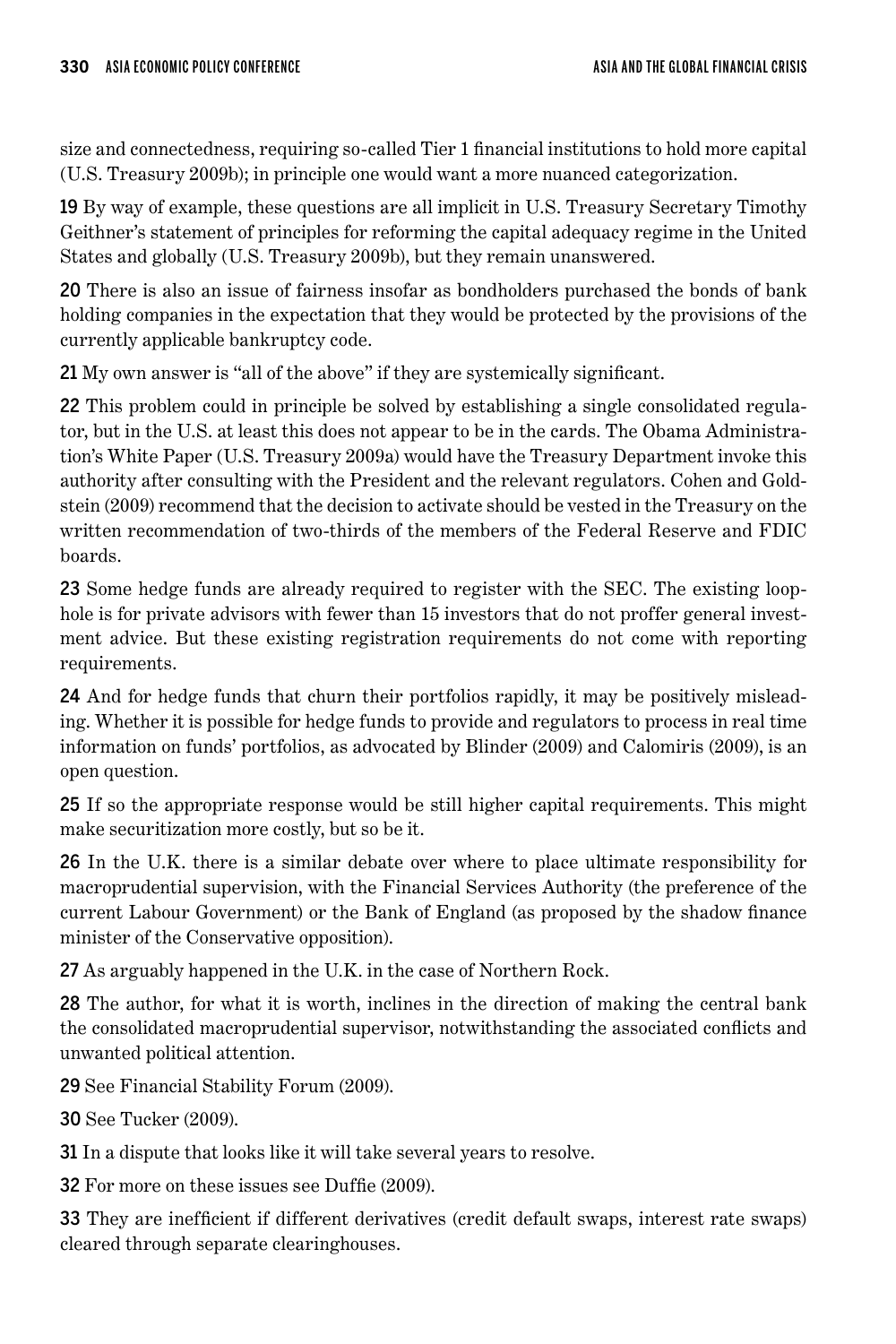34 Still another idea would be for national authorities to agree on a single clearinghouse to be operated and backstopped by a multilateral organization such as the IMF. But this would be a radical departure for what is a fundamentally monetary institution. And it would entail ceding significant national prerogatives to an international organization.

35 While the Financial Stability Forum analyzed the role of the rating agencies in a 2008 report (FSF 2008), it did not recommend moving toward a new regulatory regime. This is not promising.

36 On the report of the de Larosiere Group, see de Larosiere et al. (2009).

37 There would seem to be heavy overrepresentation of central bankers and underrepresentation of supervisors on the risk council. But it is not clear how to fix this given the presence of 50 some supervisors in the EU. A further problem is that the lines between insurance, pensions, and securities are blurring. Goodhart and Schoenmaker (2009) suggest moving directly to two institutions, one for banking and one for securities markets. But then there would be even heavier numerical overrepresentation of central bankers.

38 I have proposed this in Eichengreen (2009c), from which the next couple of paragraphs are drawn.

39 The Basel Core Principles for Effective Banking Supervision would be the obvious place to start when defining these principles.

40 In a sense, the 2008–09 fiscal stimulus, a considerable fraction of which was devoted to additional investment, will provide a test of the hypothesis.

41 In the Bretton Woods II view, China's investment in U.S. Treasury and agency securities reflected the inefficiency of its financial system: the Chinese authorities invested (on behalf of their residents) in U.S. financial assets, and U.S. financial institutions used the resulting liquidity and their superior investment expertise to channel resources to U.S. corporations, which invested directly in China (see Dooley and Garber 2005). The flaw in this view was always that FDI into China plus domestically financed investment fell short of Chinese savings. In other words, there did not exist profitable investment opportunities sufficient to absorb the pool of Chinese savings, regardless of who did the intermediation. The flaw in the Bretton Woods II story, in other words, is that while it could explain the two-way flow of capital it could not explain the current account imbalance.

42 From 4.7 to 4.5 percent.

43 The ratio of total household debt to disposable income rose meanwhile from 80 percent in the 1990s to nearly 135 percent in 2007. It was also argued at the time that increased consumer spending reflected the belief that productivity growth had accelerated permanently—that household debt could rise now because of expectations of increased disposable income in the future. The problem with this argument is that it doesn't explain why U.S. households chose to leverage in response but the U.S. corporate sector did not, since higher expected future incomes for households should have had as their counterparts higher expected future revenues for firms, which would have encouraged them to assume higher debt ratios, which they did not.

44 See Taylor (2009).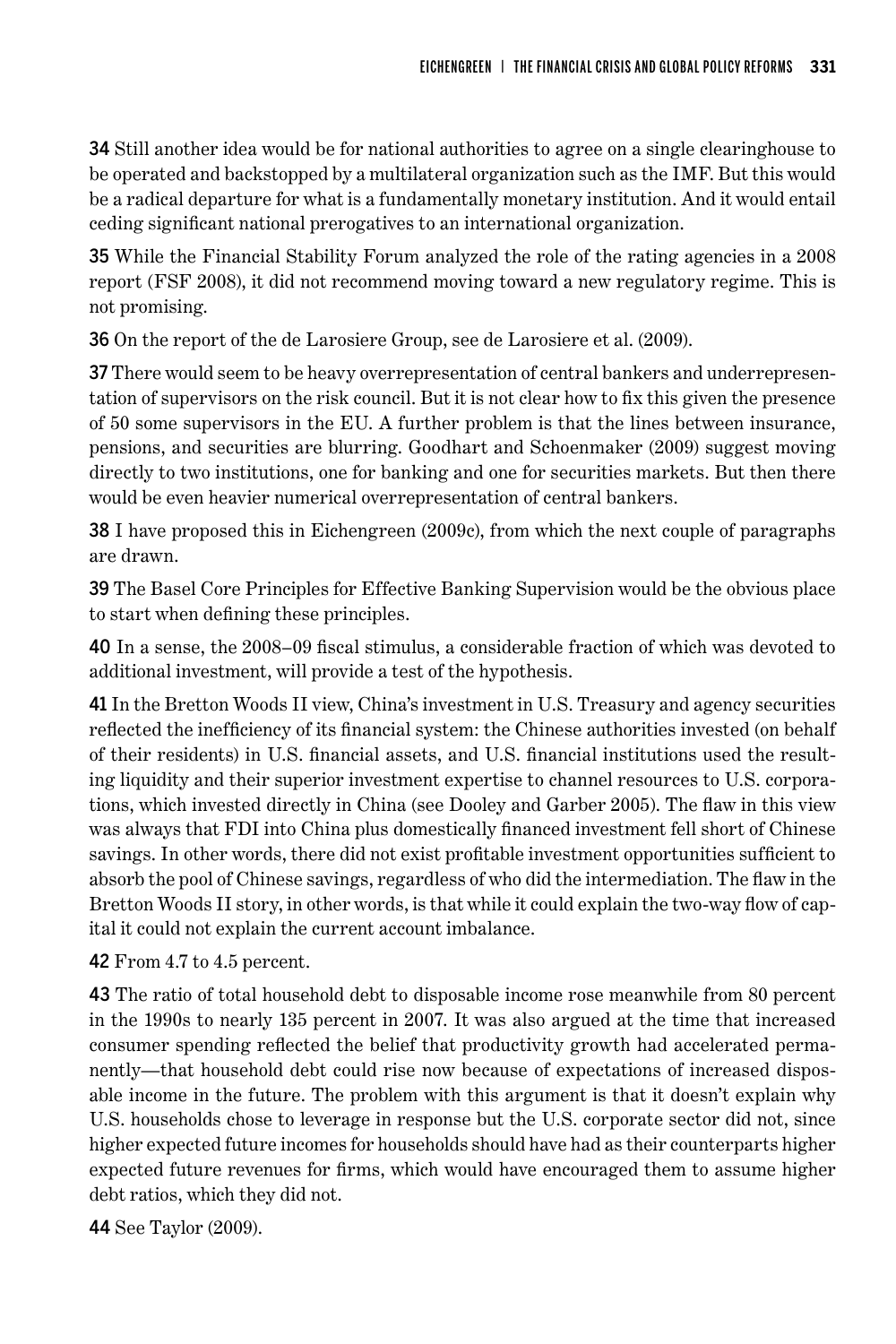45 This is the advice that the U.S. Treasury, among others, has regularly given emerging markets over the years.

46 Recall contemporary fears of a shortage of marketable U.S. Treasury securities and questions, which now seem quaint, about how monetary policy might be conducted in their absence.

47 Note that the U.S. was not alone in seeing its current account deficit widen: similar trends were evident in, inter alia, Australia, New Zealand, the U.K., and Spain, among others.

48 My favorite rendition is Goldman Sachs (2009).

49 Or at least to remain uncorrected.

50 The peak in housing prices was already in 2005 according to the Case-Shiller 10-city index.

51 And on economic activity generally.

52 Nor may other countries.

53 My friends at the Fed will no doubt object that a tighter monetary policy in 2002–03 would have exposed the U.S. economy to very serious danger of deflation. Perhaps, but this does nothing to weaken the argument that monetary policy should have been tightened more aggressively starting in 2004 in response to the housing bubble and other evidence of financial excesses—more so insofar as fiscal and regulatory policies were not doing their parts.

54 This, recall, is the premise of the second half of the paper.

55 A point that is not original to me; see for example Visco (2009).

56 See Hallerberg, Strauch, and von Hagen (2009).

57 See Shih (2009).

58 Here "China" is shorthand for surplus countries generally. "The United States" is, similarly, a stand-in for deficit countries generally, although the fact that the United States accounted for the vast majority of global current account deficits in the years leading up to the crisis means that this shorthand does little violence to the facts.

59 The quotes are from the Public Information Notice summarizing the Executive Board discussion (IMF 2007).

60 This adjustment to prevent the economy from overheating would have been achieved by allowing the currency to appreciate. Of course, there was no such currency adjustment after November 2008 when Chinese public spending was ramped up, but then there was no longer a danger of the economy overheating, export demand having collapsed. And given that increased public spending no longer threatened to crowd out exports, given that growth had slowed relative to capacity, opposition to increased public expenditure was less.

61 My favorite statement of the limitations of such early warning exercises is Eichengreen and Rose (1999). A recent analysis attempting to predict the incidence of the 2008–09 crisis and link it to causes—reaching essentially the same conclusion—is Rose and Spiegel (2009).

62 See Balls (2003).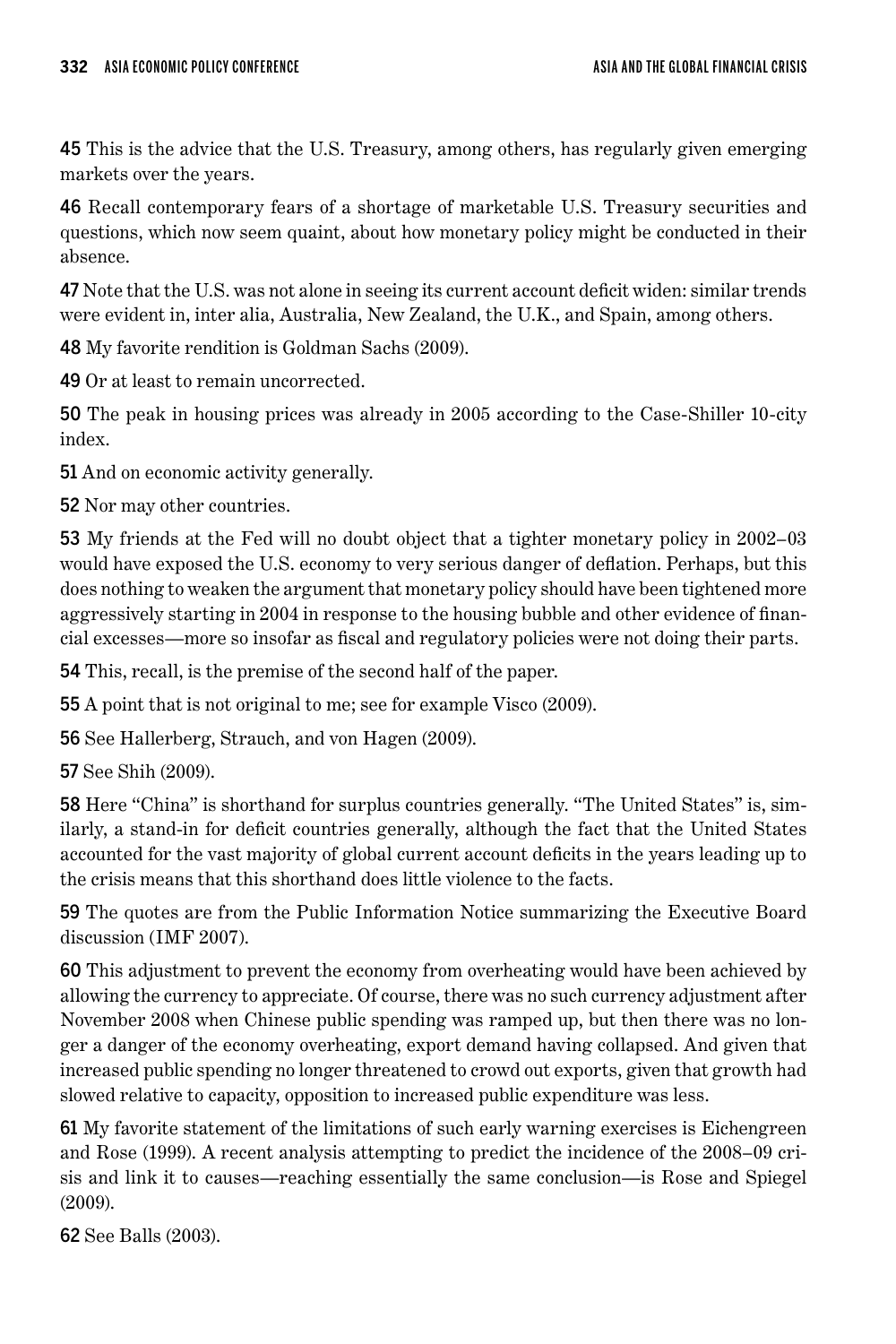63 Certainly this is the case if the experience of the IEO is any guide.

64 Can you say "Northern Rock?"

65 I will be excused, I hope, for repeating this argument, having made it now for fully a decade. See DeGregorio et al. 1999. The excuse for repeating it is that the case is, if anything, stronger than ever in the wake of the crisis. I argue this in Eichengreen (2009c), from where this paper's material on this subject is drawn.

66 In the manner of the Fed. This would be a small step technically, since minutes of board meetings are already kept and a highly sanitized version is published as the conclusions of the chair.

67 As G-20 finance ministers reportedly agreed at their mid-March 2009 meeting in Sussex, England.

68 The objection to schemes of this sort is that the decisions of the IMF are more complex and therefore entail more discretion than those of a central bank and that they require the Fund to put taxpayer money more directly at risk. Since a central bank just sets interest rates rather than applying detailed prescriptions for changes in the fabric of social and economic policy, it is said, independence for its monetary policy committee is politically tolerable. Since it just sets interest rates, an action which is easily monitored and assessed, holding its independent management accountable for their actions is relatively straightforward. And since central banks accept only high-quality collateral in their lending operations, they do not put serious taxpayer money at risk (typically, in contrast, they are a profit center). In the wake of the crisis it is clear that none of these objections hold water. We have seen national central banks engage in very detailed interventions in financial and other markets. They have purchased all manner of collateral as required by policies of credit easing, exposing themselves to significant balance sheet losses. The reality is that modern central banks, not unlike the IMF, are required to do much more than just set interest rates. This has created some discomfort among observers and demands that central bankers do a better job at justifying their actions; it has similarly created pressure that mechanisms for holding them accountable, be these oversight committees of or appointed by the U.S. Congress or the relevant committees of the European Parliament, be strengthened. Ron Paul notwithstanding, it has not given rise to the view that central bank independence is intolerable or, for that matter, undesirable.

69 I made this case for chronic surplus countries in Eichengreen (2009c); here I generalize the argument to deficit countries.

70 The particular thresholds mentioned in the text are purely illustrative; readers are free to substitute their own. Note that nothing requires that the tax revenues be paid in to the Fund. They equally well might go to the World Bank for development assistance or the United Nations for peacekeeping operations.

71 Or the charge might initially be set at a lower level and raised to, say, 50 percent over time (as members who wished to minimize it had more time to adjust). More recently Prasad (2009) has suggested that such a tax might be applied to countries' holdings of Special Drawing Rights (SDRs) at the IMF and would be levied if a country failed to hit its target for its current account (and fiscal) balance over a three-year horizon.